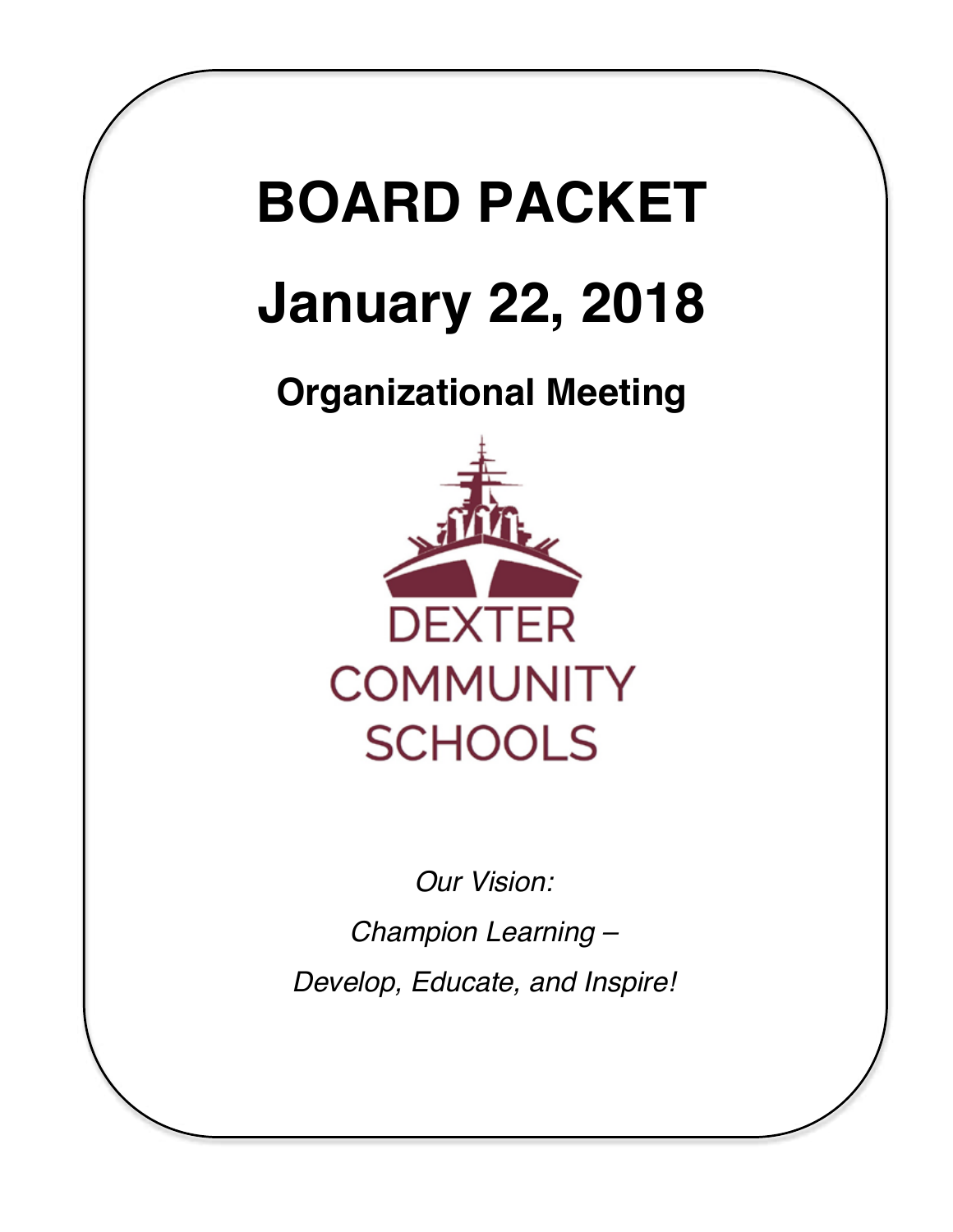

#### **BOARD MEETING AGENDA**

- **A. ROLL CALL**
- **B. MEETING MINUTES** (1-8-2018, closed minutes 1-8-2018)
- **C. APPROVAL OF AGENDA**

#### **D. SCHOOL PRESENTATIONS**

- 1. Board Recognition
- 2. Fourth Grade STEAM Teams Present Fred Pelham Bridge Research
- 3. Educational Foundation of Dexter Lori Moss

#### **E. SUPERINTENDENT UPDATE**

#### **F. STUDENT REPRESENTATIVES UPDATE**

**G. PUBLIC PARTICIPATION:** *Persons who wish to address the Board may complete a Public Comment Card to be presented to the Board president at the beginning of the meeting. Each speaker is allotted a maximum of 5 minutes unless otherwise notified. Each speaker will be asked to announce his/her name and indicate if he/she represents any organization or agency. No person may speak more than once on the same subject during a single meeting. For further details see our policy on Public Participation at Board Meetings.*

#### **H. CONSENT ITEMS**

- 1. December Budget Report
- 2. Personnel Resignations

#### **I. ACTION ITEMS**

- 1. 2018-19 School Calendar
- 2. Authorize Funds to Purchase iMacs
- 3. WCRC Intersection Improvement Agreement
- 4. Grant of Permanent Easements
- 5. Grant of Temporary Construction Easements
- 6. Schools of Choice Openings for 2018-19

#### **J. DISCUSSION ITEMS**

- 1. Schedule Board Workshop
- **K. PUBLIC PARTICIPATION:** *See Policy 0167.3*
- **L. BOARD COMMENTS**

#### **M. INFORMATION ITEMS**

1. Committee Roster

#### **N. CLOSED SESSION**

#### **CALENDAR**

**\*Monday, January 22nd – 7:00pm** Board Meeting (Creekside) **\*Monday January 29th – 7:30am** Legislative Coffee (WISD) \*Thursday, February 8<sup>th</sup> – 5:00pm Facilities (Copeland) **\*Monday, February 12 - 7:00pm** Board Meeting (Copeland) **\*Thursday, February 22nd – 5:00pm** Facilities (Copeland)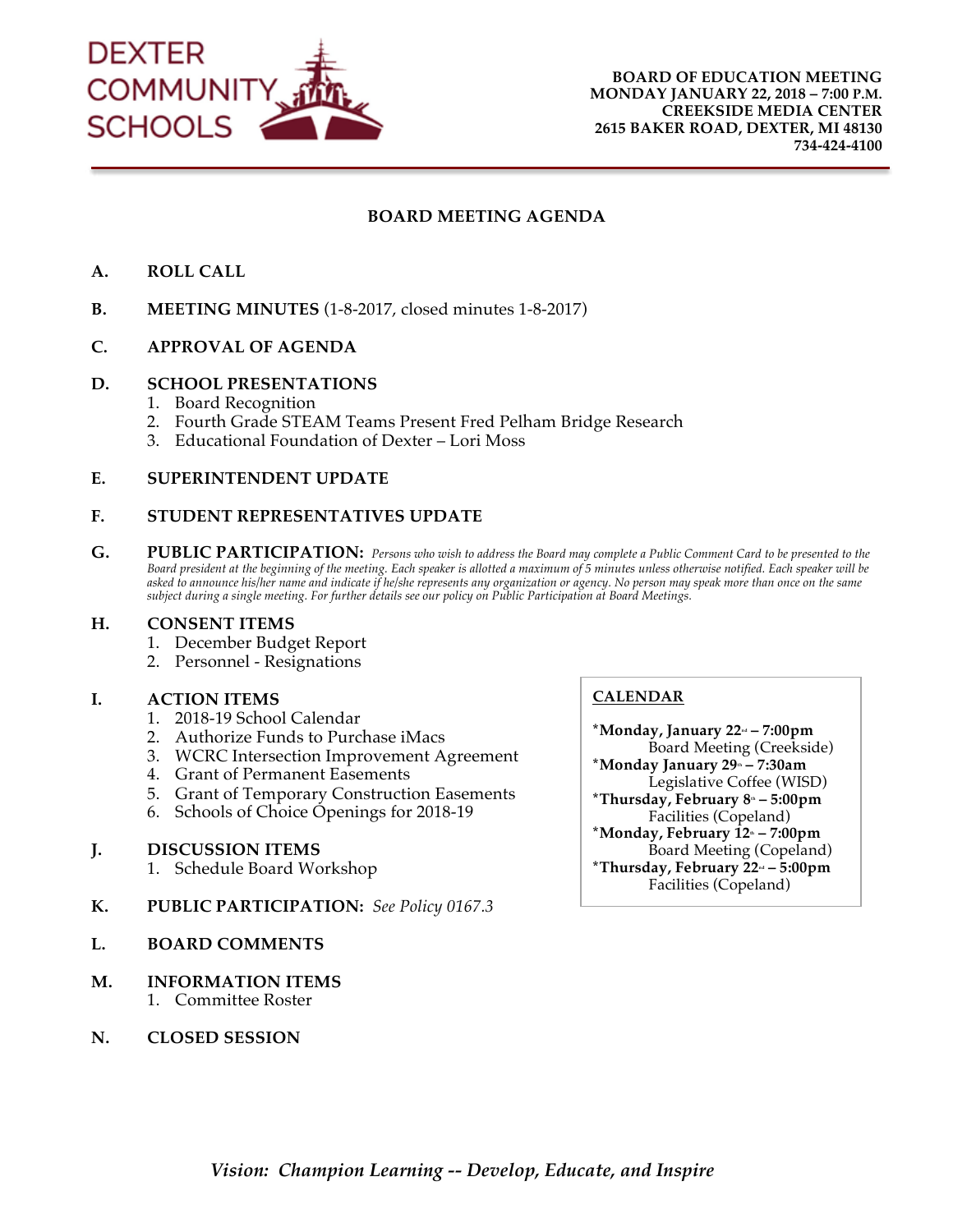## **BOARD NOTES REGULAR MEETING JANUARY 22, 2018**

## **A. ROLL CALL**

**B. MEETING MINUTES** (1/8/2018, closed minutes 1/8/2018)

#### **C. APPROVAL OF AGENDA**

- 1. Approval of Agenda. Board policy provides that the Superintendent of Schools shall prepare an agenda for all Board meetings as directed by the President of the Board of Education.
- \* An appropriate motion might be, "I move that the agenda be approved as presented/amended."

### **D. SCHOOL PRESENTATIONS**

- 1. Board Recognition
- 2. Fourth Grade STEAM Teams Present Fred Pelham Bridge Research
- 3. Educational Foundation of Dexter Lori Moss

#### **E. SUPERINTENDENT UPDATE**

### **F. STUDENT REPRESENTATIVES UPDATE**

**G. PUBLIC PARTICIPATION:** *Persons who wish to address the Board may complete a Public Comment Card to be presented to the Board president at the beginning of the meeting. Each speaker is allotted a maximum of 5 minutes unless otherwise notified. Each speaker will be asked to announce his/her name and indicate if he/she represents any organization or agency. No person may speak more than once on the same subject during a single meeting. For further details see our policy on Public Participation at Board Meetings.*

### **H. CONSENT ITEMS**

- 1. December Budget Report: Your packet contains budget information for the month of December 2017.
- \* An appropriate motion might be, "I move that Board receive the December Budget Report."
- 2. Personnel Resignations: Your packet includes a resignation letter from Director of Facilities Eric Kirk.
- \* An appropriate motion might be, "I move that the Board of Education accept Eric Kirk's resignation."

### I. **ACTION ITEMS**

- 1. School Calendar. Your packet includes an executive summary and the tentative 2018-19 school calendar which was recently ratified by the Dexter Education Association.
- An appropriate motion might be, "I move that the Board of Education ratify the attached 2018-19 school calendar."
- 2. Authorize Funds to Purchase iMacs. Your packet includes an executive summary and price quote regarding the upgrade of Apple iMacs in student labs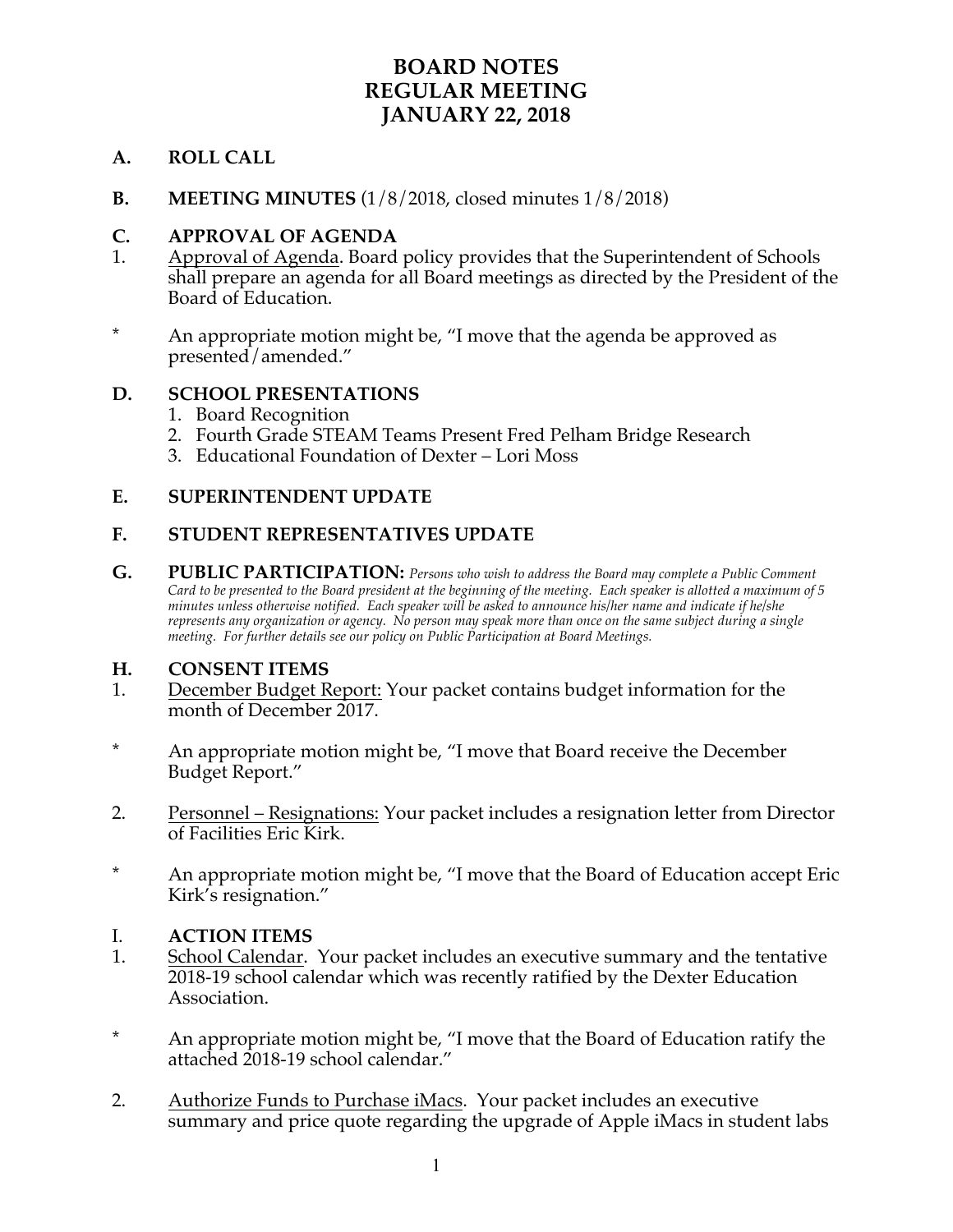## **BOARD NOTES REGULAR MEETING JANUARY 22, 2018**

throughout the district. The student iMacs were planned in the 2017 Bond issue to be purchased in the first quarter of 2018. The district is requesting approval for this purchase now because the overall 2017 Bond expenditure budget has not yet been appropriated.

- \* An appropriate motion might be, "I move that the Board of Education approve the purchase of 344 iMacs and a MacBook Pro for \$610,555.00 as detailed in the attached quote."
- 3. WCRC Intersection Improvement Agreement. At the January 8, 2018 meeting, Board members had the opportunity to review and discuss a draft agreement with the Washtenaw County Road Commission regarding improvements to the Baker/Dan Hoey and Baker/Shield Road intersections. The final draft will be shared as soon as we receive it from the attorneys.
- \* An appropriate motion might be, "I move that the Board of Education approve the attached Intersection Improvement Agreement."
- 4. Grant of Permanent Easements. At the January 8, 2018 meeting, Board members had the opportunity to review and discuss a draft agreement granting permanent easements to the Washtenaw County Road Commission in order for improvements to be made to the intersections of Baker/Dan Hoey and Baker/Shield Road. The final draft will be shared as soon as we receive it from the attorneys.
- \* An appropriate motion might be, "I move that the Board of Education approve the attached Grant of Permanent Easements."
- 5. Grant of Temporary Construction Easements. We are finalizing an agreement granting temporary construction easements to Washtenaw County Road Commission for work associated with the improvements to the intersections of Baker/Dan Hoey and Baker/Shield Road. The final draft will be shared as soon as we receive it from the attorneys.
- \* An appropriate motion might be, "I move that the Board of Education approve the attached Grand of Permanent Easements."
- 6. Schools of Choice Openings for 2018-19. Your packet includes an executive summary regarding current schools of choice numbers as well as the Superintendent's recommendation for openings for the 2018-19 school year.
- \* An appropriate resolution might be, "I move that the Dexter Community Schools Board of Education offer thirty slots for the Dexter High School IB Programme (ten in  $9$ <sup>th</sup> grade, ten in 10<sup>th</sup> grade, and ten in 11<sup>th</sup> grade) plus a minimum of one student in each grade level from Young Five/Kindergarten through  $8<sup>th</sup>$  grade for the 2018-19 school year."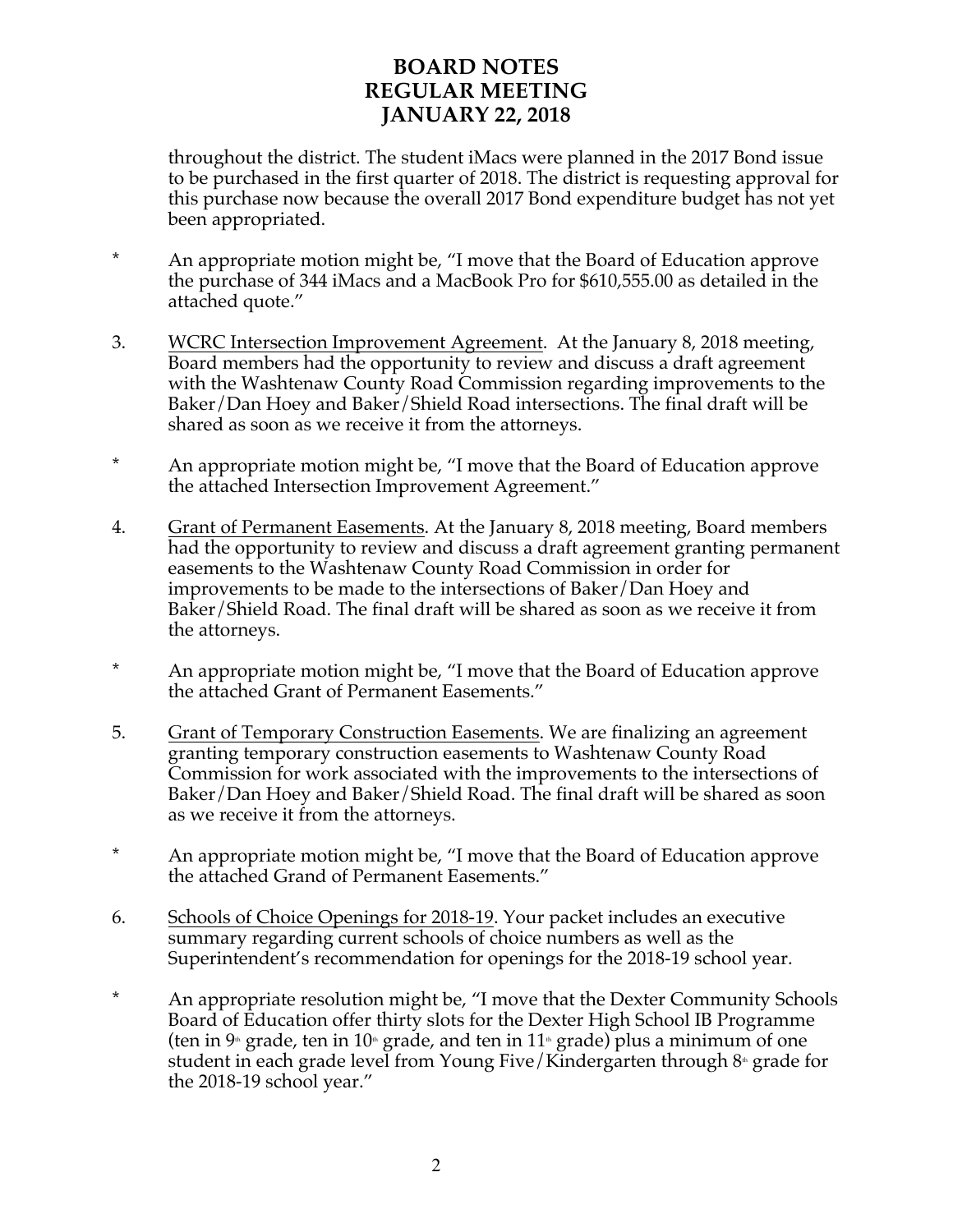## **BOARD NOTES REGULAR MEETING JANUARY 22, 2018**

# **J. DISCUSSION ITEMS**<br>1. Schedule Board Worksh

- Schedule Board Workshop. Please bring your personal calendars in order to pick a date for a Board workshop.
- **K. PUBLIC PARTICIPATION:** *See Policy 0167.3 for details.*

### **L. BOARD COMMENTS**

#### **M. INFORMATION ITEMS**

- 1. Updated Committee Roster. The Board Committee Roster has been updated to reflect assignments for 2018. The Athletics Ad Hoc Committee's charge is two-fold:
	- a. Review and make recommendations to the full Board of Education regarding DCS offerings and the structure of funded, self-funded, and club sports;
	- b. Review and make recommendations to the full Board of Education regarding a financially sustainable and equitable district-wide K-12 athletic program.

#### **N. CLOSED SESSION – none**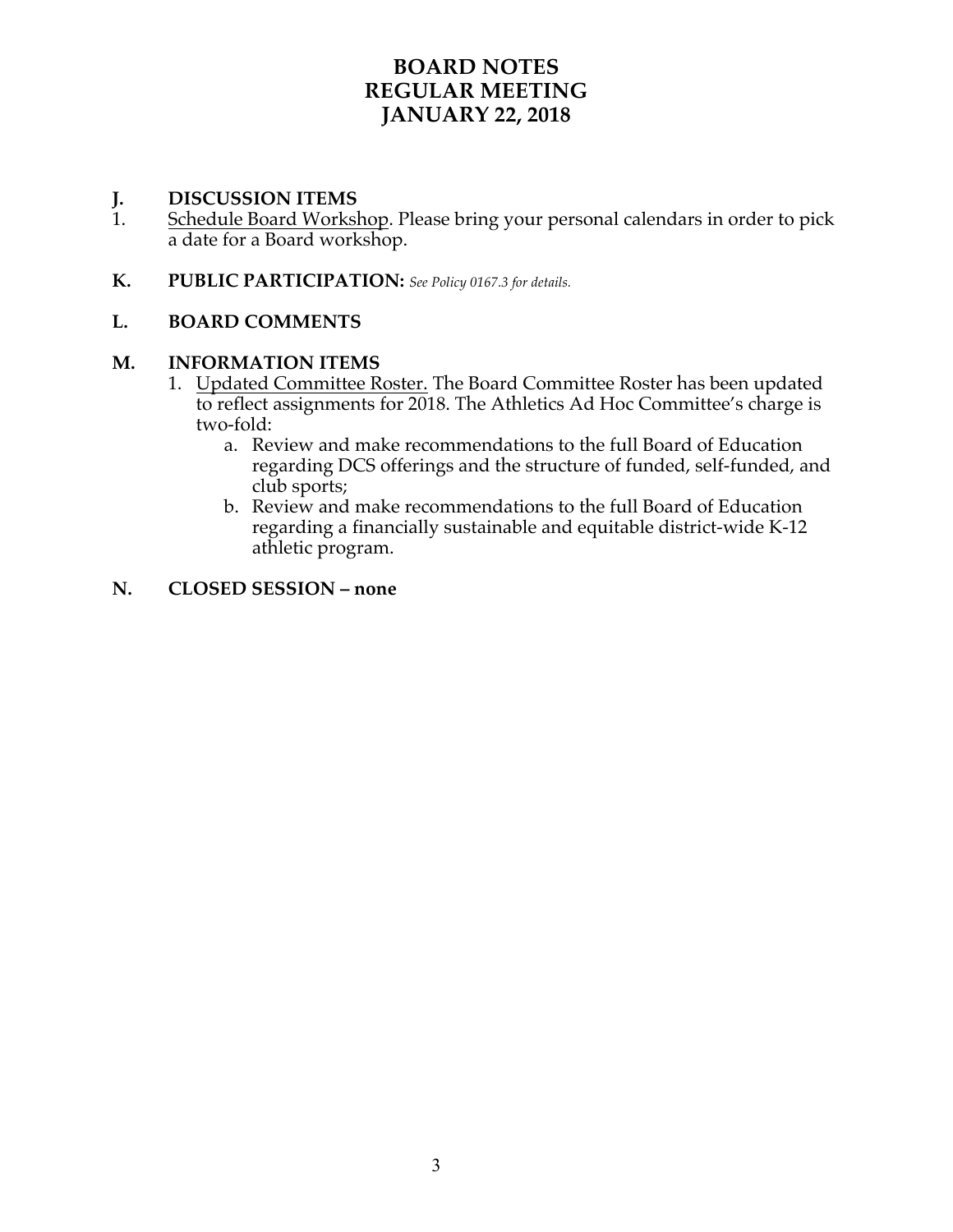**A. ROLL CALL**

**Members Present:** Ron Darr, Daryl Kipke, Dick Lundy, Rob Mitzel, Barbara Read, Julie Schumaker, Michael Wendorf, student representative Hollie Pastorino **Members Absent:** student representative Erin Evans **Administrative & Supervisory Staff:** Sharon Raschke, Mollie Sharrar, Barb Santo, Chris Timmis, Hope Vestergaard **Guests:** Jerry Brand, Kathryn Frame, Doug Marrin, Scott McLean, Jennifer Starlin, Melissa Tippens **DEA:** Jessica Baese

The meeting was called to order at approximately 7:02pm by Superintendent Chris Timmis.

**B. MEETING MINUTES –** 12/21/17 Julie Schumaker made a motion to approve the meeting minutes of 12/21/17. Ron Darr supported the motion. **Motion Carried (unanimous).** 

#### **C. APPROVAL OF AGENDA**

- 1. Board policy provides that the Superintendent of Schools shall prepare an agenda for all meetings as directed by the President of the Board of Education. Michael Wendorf made a motion to approve the agenda as presented. Rob Mitzel supported the motion. **Motion Carried (unanimous).**
- 2. Election of Officers. Superintendent Chris Timmis, as temporary chairman, presided through the election of officers.

Dick Lundy made a motion that Michael Wendorf be nominated for the office of President (and that nominations be closed and a unanimous ballot be cast). Michael Wendorf accepted the nomination. Ron Darr supported the motion. **Motion Carried (unanimous).**

Dick Lundy made a motion that Daryl Kipke be nominated for the office of Vice President (and that nominations be closed and a unanimous ballot be cast). Daryl Kipke accepted the nomination. Ron Darr supported the motion. **Motion Carried (unanimous).**

Dick Lundy made a motion that Rob Mitzel be nominated for Secretary (and that nominations be closed and a unanimous ballot be cast). Rob Mitzel accepted the nomination. Ron Darr supported the motion. **Motion Carried (unanimous).**

Julie Schumaker made a motion that Dick Lundy be nominated for Treasurer (and that nominations be closed and a unanimous ballot be cast). Dick Lundy accepted the nomination. Ron Darr supported the motion. **Motion Carried (unanimous).**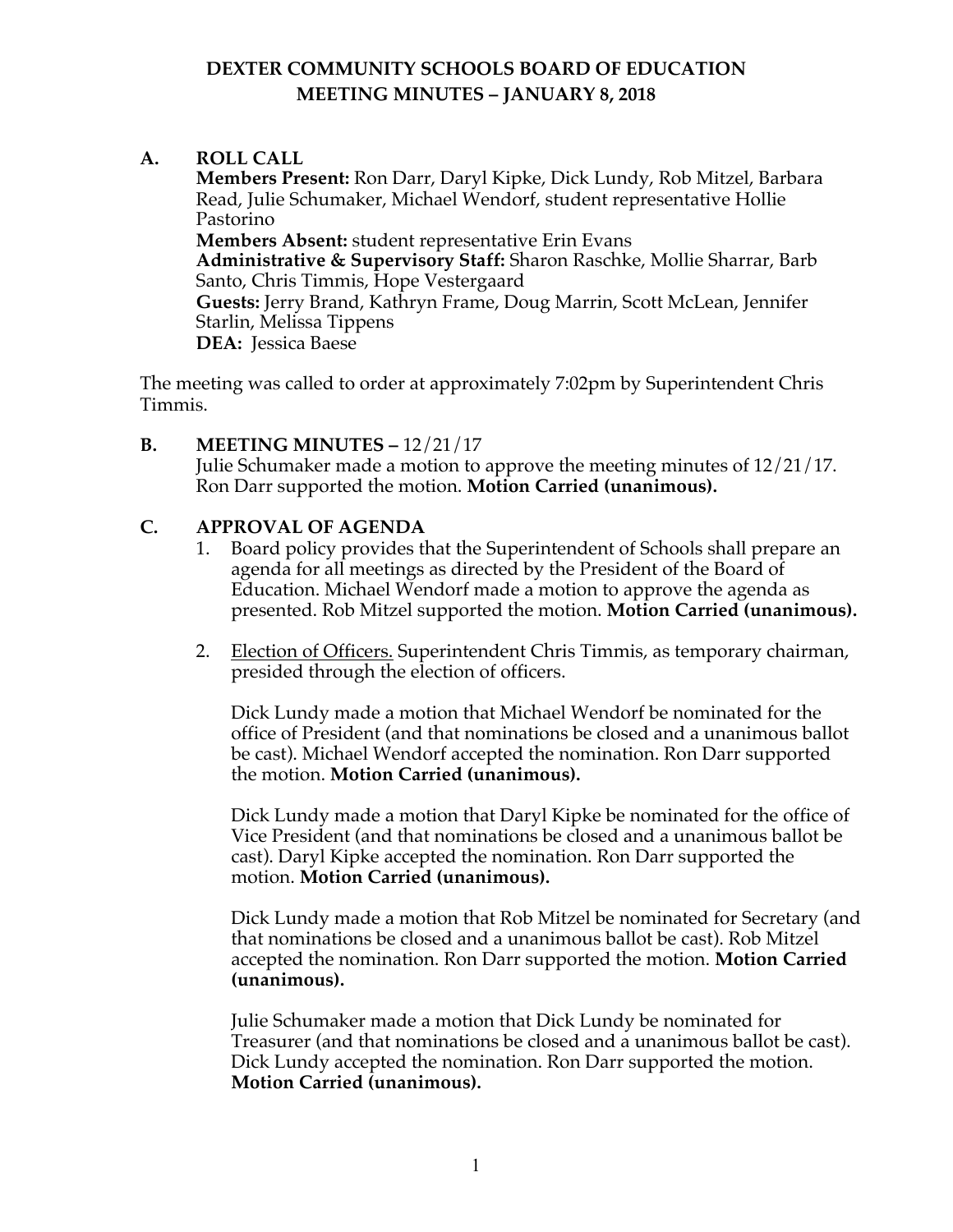## **D. SCHOOL PRESENTATIONS – none**

### **E. SUPERINTENDENT UPDATE**

- 1. The State Supreme Court has ruled that the 3% taken from employee paychecks to fund retirement from July 2010 through January 2013 was unconstitutional and must be refunded. Districts are developing processes to identify recipients and refund the deductions.
- 2. In February, the District will conduct a survey of fifth through twelfth grade students regarding student engagement and social-emotional well-being.
- 3. Community Education, in conjunction with the Athletics Department, is sponsored three lectures on Parenting Athletes. [Two on January  $18<sup>th</sup>$  and one on January  $21$ <sup>st</sup>.]

## **F. STUDENT REPRESENTATIVES UPDATE**

1. Student representative Hollie Pastorino updated the Board about district goings-on, highlighting new coding classes for  $3<sup>d</sup>$  through  $8<sup>th</sup>$  grades, recent athletic team successes, and popular fitness challenges being conducted by Wylie physical education teacher Ryan Maki.

## **G. PUBLIC PARTICIPATION**

1. Scott McLean thanked the Superintendent and Board of Education for providing the upcoming Athletics Parenting Seminar Series.

### **H. CONSENT ITEMS**

**1.** November Budget Report. Daryl Kipke made a motion that the Board receive the November Budget Report. Rob Mitzel supported the motion. **Motion Carried (unanimous).**

### **I. ACTION ITEMS**

1. Board Member Compensation.

Julie Schumaker made a motion that the annual compensation for Board members be \$840 for the 2018 term of office. Barbara Read supported the motion. **Motion Carried (unanimous).**

2. Contract for Collaboration Lab Construction. Dick Lundy made a motion that the Board of Education authorize the Superintendent to finalize a contract with Krull Construction Co, Inc. for construction of the Collaboration Lab located at 8100 Shield Road in accordance with the attached draft. Julie Schumaker supported the motion. The Superintendent will share with the Board the final version of the contract, which is not expected to have any substantive changes. **Motion Carried (unanimous).**

## **J. DISCUSSION ITEMS**

1. WCRC Intersection Improvement Agreement. Board members reviewed and discussed a draft agreement with the WCRC regarding planned work on the intersections of Baker/Dan Hoey and Baker/Shield Road. Jerry Brand of Granger Construction updated the Board on conversations with the Washtenaw County Road Commission. The District would like to add another leg to the planned roundabout to connect it to the Creekside parking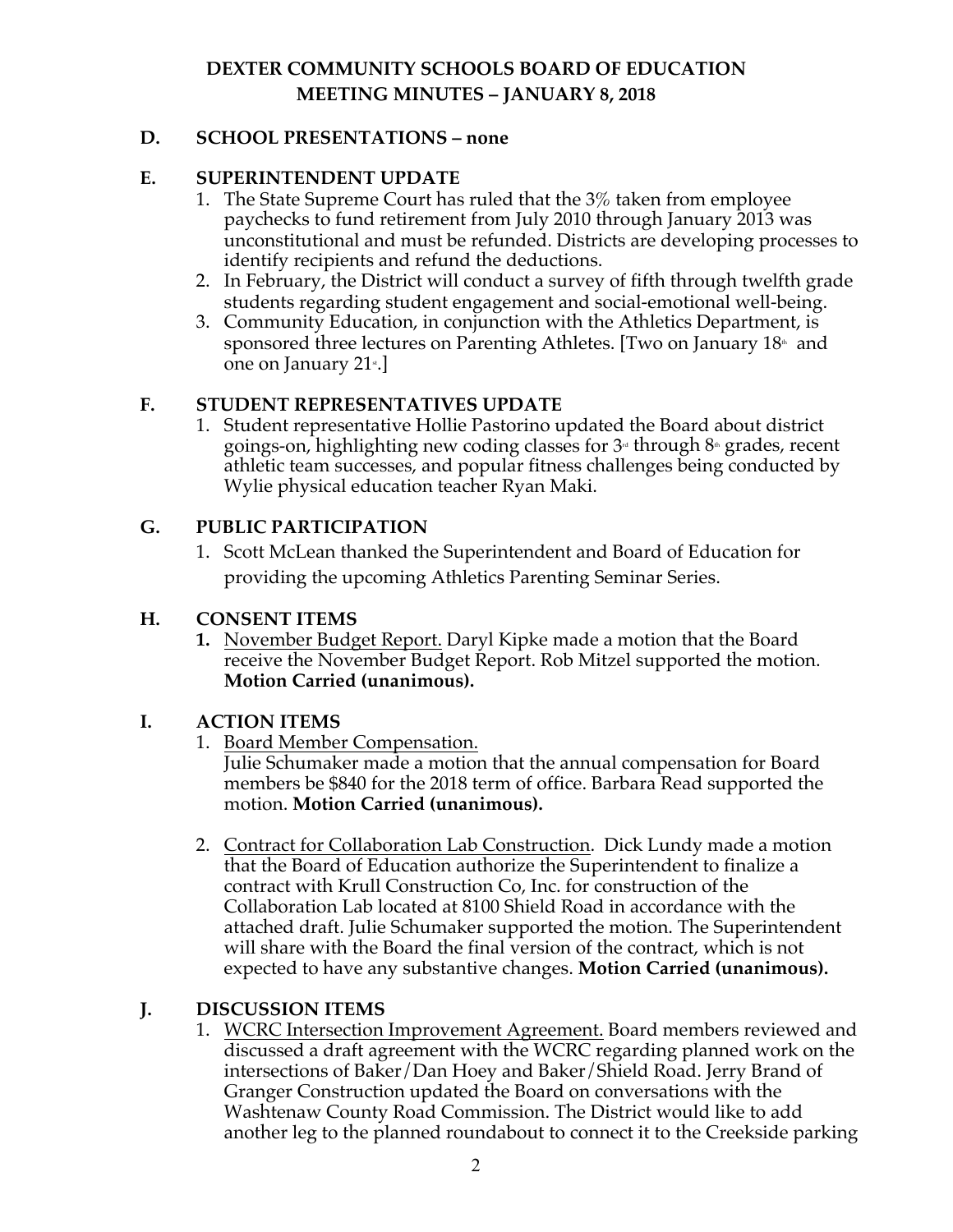lot to improve safety. The District will bear the cost of adding the fourth leg to the roundabout, as well as contract for and bear the cost of additional work to attach the leg (roundabout opening) to the school parking lot. This arrangement would decrease traffic disruption and save the district a considerable amount of money compared to doing it later. The District may still decline to add the fourth leg if they decide it is no longer advantageous to do so.

- 2. Grant of Permanent Easements. The Board of Education reviewed draft documents granting permanent easements to the Washtenaw County Road Commission for District-owned properties at 2435 Baker Road and 2505 Baker Road, in order for the WCRC to complete planned improvements to the intersections of Baker/Dan Hoey and Baker/Shield Road.
- 3. November 2017 Financial Summary Report and Narrative. Sharon Raschke answered questions regarding the most recent quarterly financial summary report.
- 4. 2017 Bond Capital Projects Construction Change Order Process. The Facilities Committee shared with the Board the process they have outlined regarding change orders for bond construction work.
- 5. Declaration of Commitment Forms. Board members completed and returned this annual statement to the Superintendent.
- 6. Conflict of Interest Form. Board members completed and returned this annual statement to the Superintendent.
- 7. Committee Membership. The Board reviewed existing assignments for committee membership for the 2018 year. President Michael Wendorf exercised his auhority to restart an ad-hoc athletics committee and asked Board members to let him know of their interest in participating. The final roster will be shared at a future meeting.
- 8. WASB & LRN Membership. President Michael Wendorf appointed Julie Schumaker to be the Board representative to both the Washtenaw Association of School Boards and the Legislative Relations Network.

### **K. PUBLIC PARTICIPATION – none**

### **L. BOARD COMMENTS**

- 1. Barbara Read noted that the officer positions are now all held by men; she said she had no doubt in their ability to do the jobs, but wanted to remind the Board to keep equitable representation in mind.
- 2. Dick Lundy told the Board that the life lease family who moved from their house on Baker into the Shield Road house have very much appreciated the District's support during the process.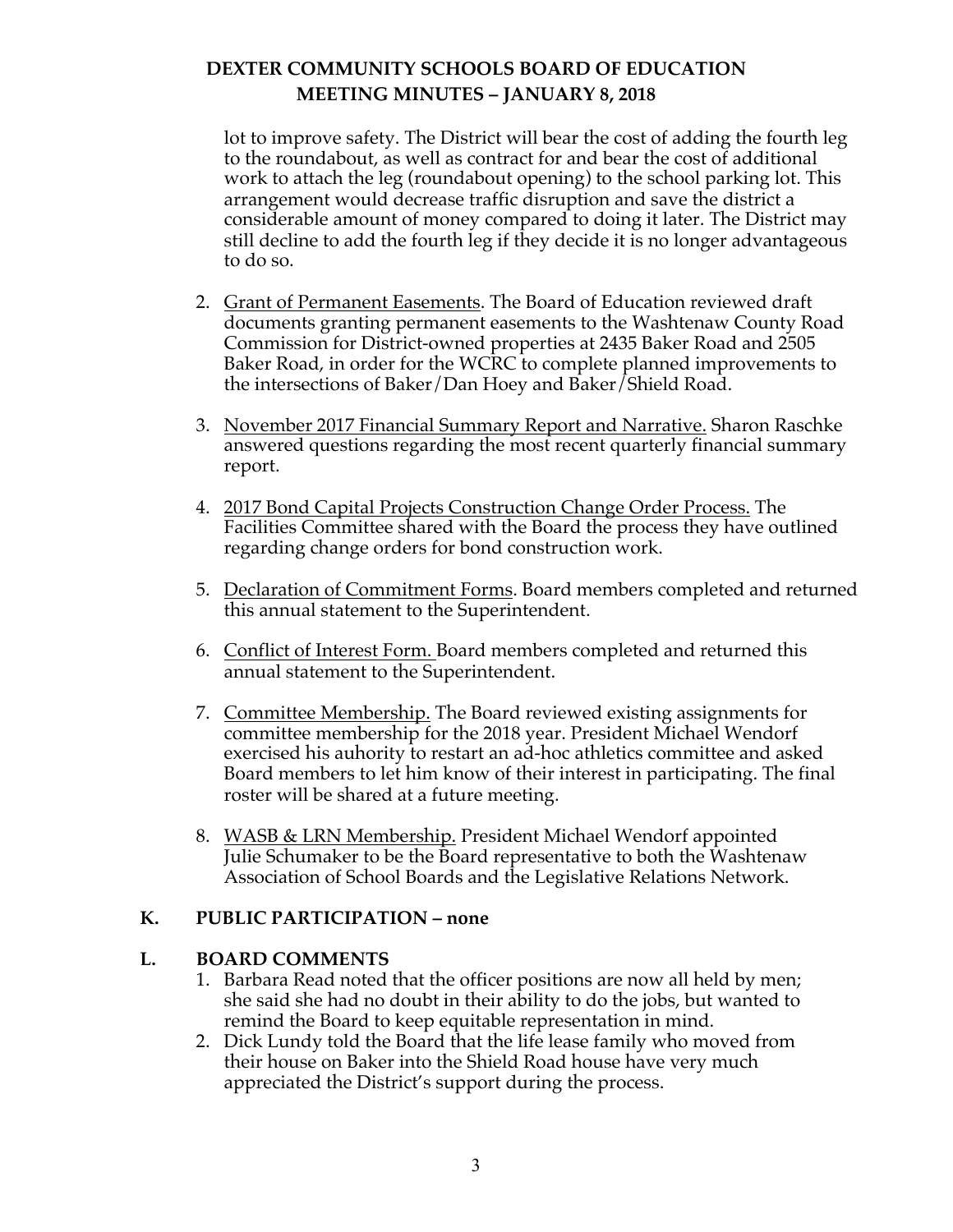## **M. INFORMATION ITEMS**

1. Updated Bond Projects Bidding Schedule.

At approximately 8:07pm, Michael Wendorf made a motion that the board move into closed session to discuss material exempt from disclosure. Daryl Kipke supported the motion. **Roll Call Vote. Motion Carried (unanimous).**

## **N. CLOSED SESSION**

At approximately 9:25pm, Rob Mitzel made a motion that the Board return to open session. Julie Schumaker supported the motion. **Roll Call Vote. Motion Carried (unanimous).** 

Rob Mitzel made a motion that the Board of Education authorize the Superintendent, in consultation with the Board President, to work with legal counsel to respond on the Board's behalf. Daryl Kipke supported the motion. **Motion Carried (unanimous).**

Rob Mitzel made a motion to adjourn the meeting at approximately 9:26pm. Julie Schumaker supported the motion. **Motion Carried (unanimous).**

MINUTES/hlv

Robert Mitzel, Secretary Board of Education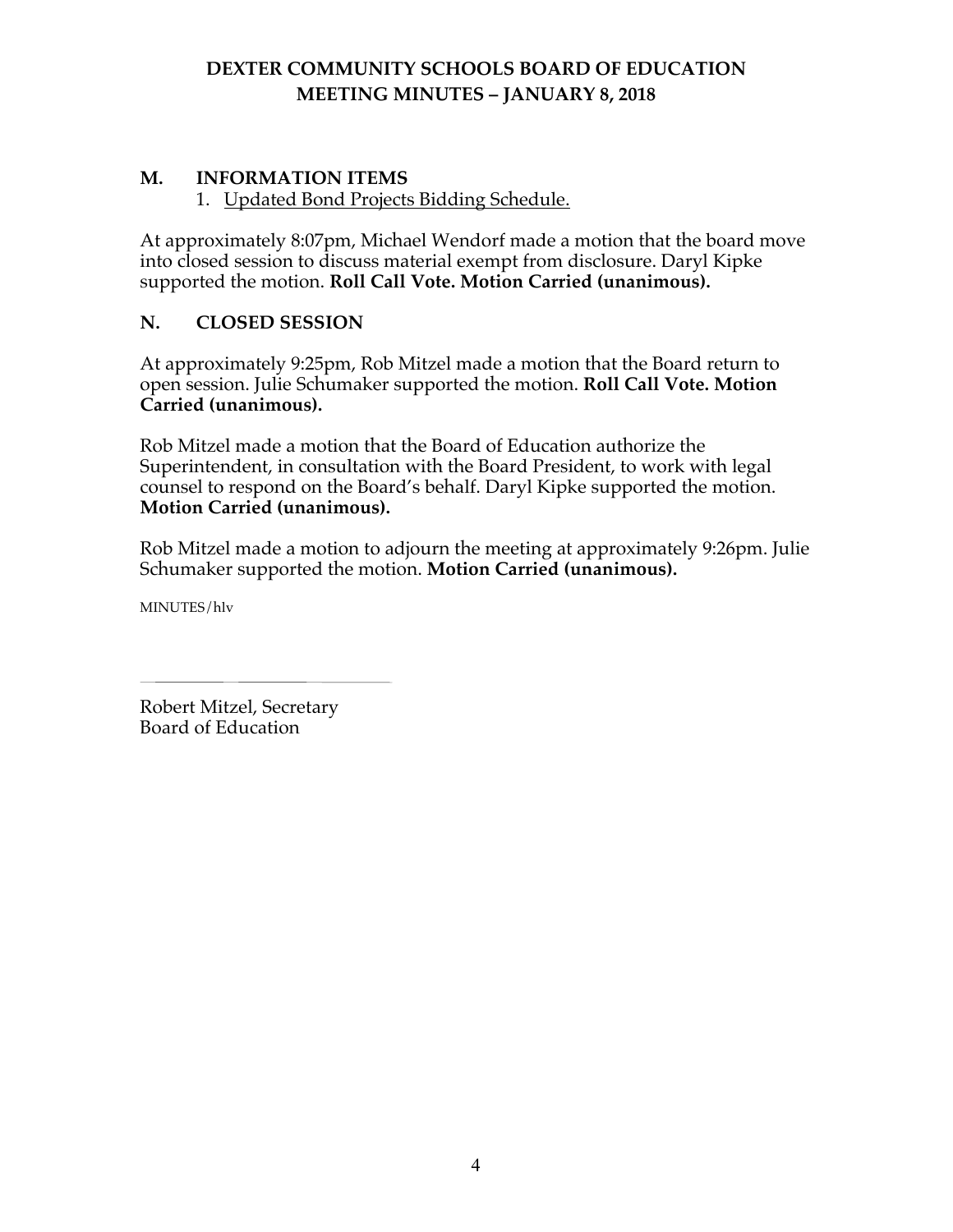

| <b>Sub Function Code</b>                                                                                                                                                                                                                                                                                                                                                                                                                                                                                                               | <b>Amended Budget</b>                                                                                                  | <b>Current Month Actual</b>                                                                               | <b>Actual FYTD</b>                                                                                                   | Encumbrances                                                                      | <b>Budget - Actual</b>                                                                                               | % Rec'd/Spent                                      | <b>Prior Year FYTD</b>                                                                                             |
|----------------------------------------------------------------------------------------------------------------------------------------------------------------------------------------------------------------------------------------------------------------------------------------------------------------------------------------------------------------------------------------------------------------------------------------------------------------------------------------------------------------------------------------|------------------------------------------------------------------------------------------------------------------------|-----------------------------------------------------------------------------------------------------------|----------------------------------------------------------------------------------------------------------------------|-----------------------------------------------------------------------------------|----------------------------------------------------------------------------------------------------------------------|----------------------------------------------------|--------------------------------------------------------------------------------------------------------------------|
| Fund(COA) 11 - General Fund<br>Account Type Revenue                                                                                                                                                                                                                                                                                                                                                                                                                                                                                    |                                                                                                                        |                                                                                                           |                                                                                                                      |                                                                                   |                                                                                                                      |                                                    |                                                                                                                    |
| Function Code R100 - Local Sources - 100                                                                                                                                                                                                                                                                                                                                                                                                                                                                                               | 5,125,513.00                                                                                                           | 126,845.75                                                                                                | 385,792.19                                                                                                           | .00                                                                               | 4,739,720.81                                                                                                         | 8                                                  | 373,166.59                                                                                                         |
| Function Code R100 - Local Sources - 100 Totals                                                                                                                                                                                                                                                                                                                                                                                                                                                                                        | \$5.125.513.00                                                                                                         | \$126.845.75                                                                                              | \$385.792.19                                                                                                         | \$0.00                                                                            | \$4,739,720.81                                                                                                       | 8%                                                 | \$373.166.59                                                                                                       |
| Function Code R200 - Non-Education Sources - 200                                                                                                                                                                                                                                                                                                                                                                                                                                                                                       |                                                                                                                        |                                                                                                           |                                                                                                                      |                                                                                   |                                                                                                                      |                                                    |                                                                                                                    |
| Function Code R200 - Non-Education Sources - 200 Totals                                                                                                                                                                                                                                                                                                                                                                                                                                                                                | 5,254.00<br>\$5.254.00                                                                                                 | .00<br>\$0.00                                                                                             | .00<br>\$0.00                                                                                                        | .00<br>\$0.00                                                                     | 5,254.00<br>\$5,254.00                                                                                               | $\mathbf 0$<br>0%                                  | .00<br>\$0.00                                                                                                      |
| Function Code R300 - State Sources - 300                                                                                                                                                                                                                                                                                                                                                                                                                                                                                               |                                                                                                                        |                                                                                                           |                                                                                                                      |                                                                                   |                                                                                                                      |                                                    |                                                                                                                    |
|                                                                                                                                                                                                                                                                                                                                                                                                                                                                                                                                        | 29,472,561.00                                                                                                          | 2,702,828.53                                                                                              | 8,439,094.37                                                                                                         | .00                                                                               | 21,033,466.63                                                                                                        | 29                                                 | 7,738,613.89                                                                                                       |
| Function Code R300 - State Sources - 300 Totals                                                                                                                                                                                                                                                                                                                                                                                                                                                                                        | \$29,472,561.00                                                                                                        | \$2,702,828.53                                                                                            | \$8,439,094.37                                                                                                       | \$0.00                                                                            | \$21,033,466.63                                                                                                      | 29%                                                | \$7,738,613.89                                                                                                     |
| Function Code R400 - Federal Sources - 400                                                                                                                                                                                                                                                                                                                                                                                                                                                                                             |                                                                                                                        |                                                                                                           |                                                                                                                      |                                                                                   |                                                                                                                      |                                                    |                                                                                                                    |
| Function Code R400 - Federal Sources - 400 Totals                                                                                                                                                                                                                                                                                                                                                                                                                                                                                      | 1,310,766.00<br>\$1,310,766.00                                                                                         | .00<br>\$0.00                                                                                             | .00<br>\$0.00                                                                                                        | .00<br>\$0.00                                                                     | 1,310,766.00<br>\$1,310,766.00                                                                                       | $\mathbf 0$<br>$0\%$                               | 1,790.89<br>\$1,790.89                                                                                             |
| Function Code R500 - ISD / Other Sources - 500                                                                                                                                                                                                                                                                                                                                                                                                                                                                                         |                                                                                                                        |                                                                                                           |                                                                                                                      |                                                                                   |                                                                                                                      |                                                    |                                                                                                                    |
|                                                                                                                                                                                                                                                                                                                                                                                                                                                                                                                                        | 4,485,678.00                                                                                                           | 4,899.03                                                                                                  | 799,158.04                                                                                                           | .00                                                                               | 3,686,519.96                                                                                                         | 18                                                 | 1,402,314.97                                                                                                       |
| Function Code R500 - ISD / Other Sources - 500 Totals                                                                                                                                                                                                                                                                                                                                                                                                                                                                                  | \$4,485,678.00                                                                                                         | \$4.899.03                                                                                                | \$799.158.04                                                                                                         | \$0.00                                                                            | \$3.686.519.96                                                                                                       | 18%                                                | \$1,402,314.97                                                                                                     |
| Function Code R600 - In from other Funds - 600                                                                                                                                                                                                                                                                                                                                                                                                                                                                                         |                                                                                                                        |                                                                                                           |                                                                                                                      |                                                                                   |                                                                                                                      |                                                    |                                                                                                                    |
|                                                                                                                                                                                                                                                                                                                                                                                                                                                                                                                                        | 218,592.00                                                                                                             | .00                                                                                                       | 78,315.08                                                                                                            | .00                                                                               | 140,276.92                                                                                                           | 36                                                 | 76,335.98                                                                                                          |
| Function Code R600 - In from other Funds - 600 Totals<br>Account Type Revenue Totals                                                                                                                                                                                                                                                                                                                                                                                                                                                   | \$218,592.00<br>\$40,618,364.00                                                                                        | \$0.00<br>\$2,834,573.31                                                                                  | \$78,315.08<br>\$9,702,359.68                                                                                        | \$0.00<br>\$0.00                                                                  | \$140,276.92<br>\$30,916,004.32                                                                                      | 36 %<br>24 %                                       | \$76,335.98<br>\$9,592,222.32                                                                                      |
| Account Type Expense<br>Function Code 100 - Instruction<br>Sub Function Code 110 - Basic Functions - 110<br>Sub Function Code 120 - Added Needs - 120<br>Function Code 100 - Instruction Totals                                                                                                                                                                                                                                                                                                                                        | 20,286,478.00<br>4,150,898.00<br>\$24.437.376.00                                                                       | 1,634,280.13<br>345,829.97<br>\$1.980.110.10                                                              | 7,476,025.78<br>1,432,092.44<br>\$8.908.118.22                                                                       | 84,183.91<br>.00<br>\$84,183.91                                                   | 12,726,268.31<br>2,718,805.56<br>\$15.445.073.87                                                                     | 37<br>35<br>36 %                                   | 7,115,564.02<br>1,318,400.60<br>\$8.433.964.62                                                                     |
|                                                                                                                                                                                                                                                                                                                                                                                                                                                                                                                                        |                                                                                                                        |                                                                                                           |                                                                                                                      |                                                                                   |                                                                                                                      |                                                    |                                                                                                                    |
| Function Code 200 - Supporting Services<br>Sub Function Code 210 - Support Services-Pupil - 210<br>Sub Function Code 220 - Support Services-Instructional - 220<br>Sub Function Code 230 - Support Services-Administration - 230<br>Sub Function Code 240 - Support Services-School Admin - 240<br>Sub Function Code 250 - Support Services-Business - 250<br>Sub Function Code 260 - Operations and Maintenance - 260<br>Sub Function Code 270 - Pupil Transportation - 270<br>Sub Function Code 280 - Support Services-Central - 280 | 4,418,275.00<br>2,092,303.00<br>765,109.00<br>2,305,412.00<br>685,380.00<br>3.585.818.00<br>1,603,298.00<br>287,458.00 | 374,155.90<br>180,327.21<br>64,550.43<br>196,412.80<br>75,323.46<br>257,348.58<br>169,664.40<br>21,305.08 | 1,652,540.30<br>1,008,337.64<br>344,728.07<br>1,091,248.94<br>310,377.18<br>1.739.242.55<br>675,460.66<br>141,862.56 | 36,349.25<br>25,376.84<br>588.00<br>.00<br>.00<br>359.852.47<br>114,565.33<br>.00 | 2,729,385.45<br>1,058,588.52<br>419,792.93<br>1,214,163.06<br>375,002.82<br>1,486,722.98<br>813,272.01<br>145,595.44 | 37<br>48<br>45<br>47<br>45<br>49<br>42<br>49       | 1,471,775.91<br>899,788.67<br>296,243.32<br>1,045,411.79<br>287,016.56<br>1.810.560.98<br>693,015.90<br>140,224.38 |
| Function Code 200 - Supporting Services Totals                                                                                                                                                                                                                                                                                                                                                                                                                                                                                         | \$15,743,053.00                                                                                                        | \$1,339,087.86                                                                                            | \$6,963,797.90                                                                                                       | \$536,731.89                                                                      | \$8,242,523.21                                                                                                       | 44 %                                               | \$6,644,037.51                                                                                                     |
| Function Code 300 - Community Services<br>Sub Function Code 320 - Community Recreation - 320<br>Sub Function Code 330 - Community Activities - 330<br>Sub Function Code 350 - Care of Children - 350<br>Sub Function Code 370 - Non Public School Pupils - 370<br>Sub Function Code 390 - Other Community Services - 390                                                                                                                                                                                                               | 264,196.00<br>.00<br>.00<br>.00<br>.00.                                                                                | 15,082.12<br>.00<br>.00<br>.00<br>.00.                                                                    | 149,213.38<br>.00<br>.00<br>.00<br>.00                                                                               | 15,371.32<br>.00<br>.00<br>.00<br>.00                                             | 99,611.30<br>.00<br>.00<br>.00<br>.00                                                                                | 56<br>$^{+++}$<br>$^{+++}$<br>$^{+++}$<br>$^{+++}$ | 167,742.02<br>1,757.89<br>.00<br>.00<br>.00                                                                        |
| Function Code 300 - Community Services Totals                                                                                                                                                                                                                                                                                                                                                                                                                                                                                          | \$264.196.00                                                                                                           | \$15,082.12                                                                                               | \$149,213.38                                                                                                         | \$15.371.32                                                                       | \$99.611.30                                                                                                          | 56 %                                               | \$169.499.91                                                                                                       |
| Function Code 400 - Government Agencies & Prior Period<br>Sub Function Code 400 - Other Government Agencies - 400                                                                                                                                                                                                                                                                                                                                                                                                                      | .00                                                                                                                    | .00                                                                                                       | .00                                                                                                                  | .00                                                                               | .00                                                                                                                  | $^{+++}$                                           | .00                                                                                                                |
| Function Code 400 - Government Agencies & Prior Period<br>Totals                                                                                                                                                                                                                                                                                                                                                                                                                                                                       | \$0.00                                                                                                                 | \$0.00                                                                                                    | \$0.00                                                                                                               | \$0.00                                                                            | \$0.00                                                                                                               | $^{+++}$                                           | \$0.00                                                                                                             |
| Function Code 500-600 - Other Financing Uses<br>Sub Function Code 600 - Fund Modifications - 600                                                                                                                                                                                                                                                                                                                                                                                                                                       | 545,426.00                                                                                                             | .00                                                                                                       | 200,000.00                                                                                                           | .00                                                                               | 345,426.00                                                                                                           | 37                                                 | 220,000.00                                                                                                         |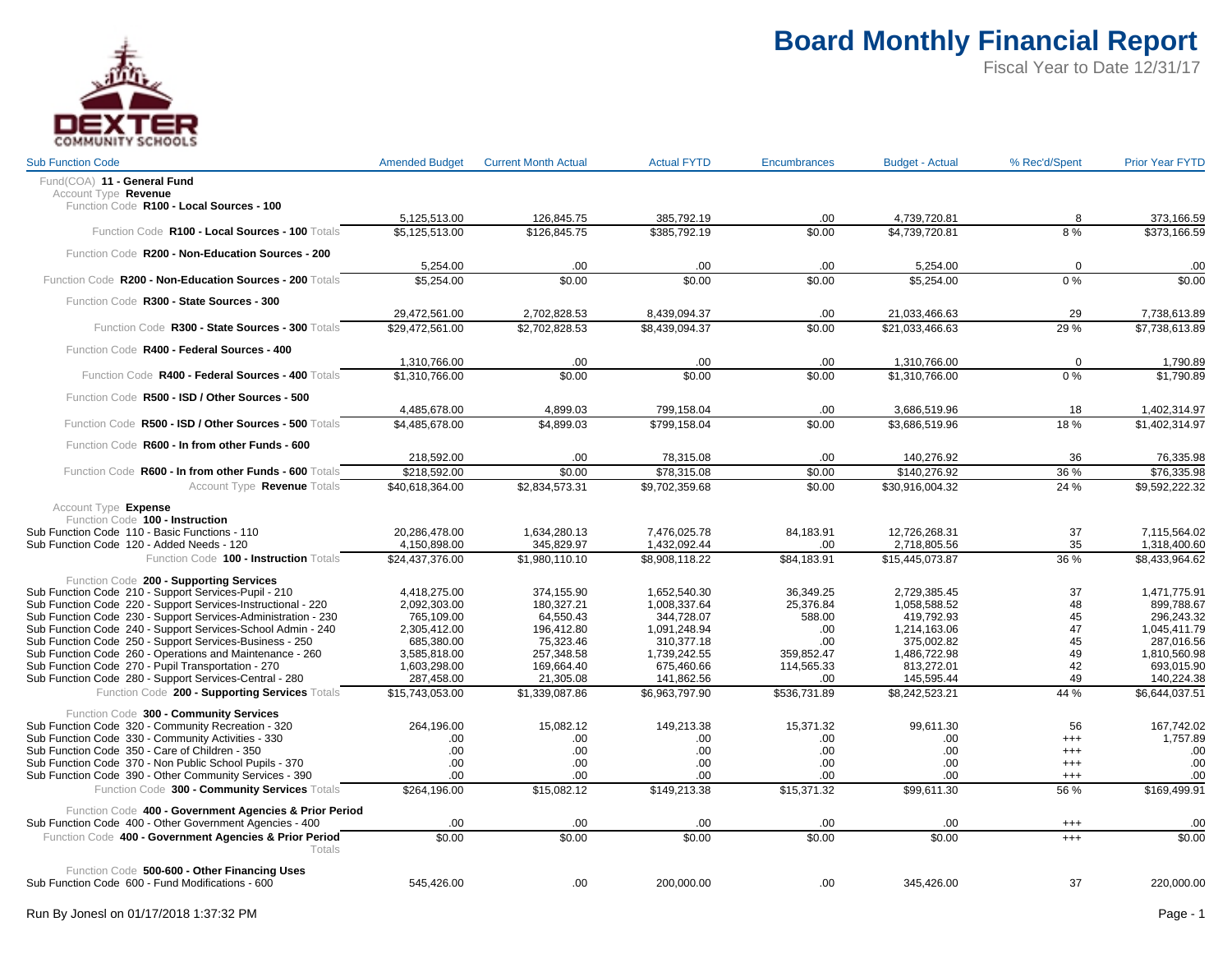

| <b>Sub Function Code</b>             | <b>Amended Budget</b> | <b>Current Month Actual</b> | <b>Actual FYTD</b> | Encumbrances    | <b>Budget - Actual</b> | % Rec'd/Spent | <b>Prior Year FYTD</b> |
|--------------------------------------|-----------------------|-----------------------------|--------------------|-----------------|------------------------|---------------|------------------------|
| 500-600 - Other Financing Uses ⊺     | \$545.426.00          | \$0.00                      | \$200.000.00       | \$0.00          | \$345.426.00           | 37%           | \$220,000.00           |
| <b>Expense</b><br>Account            | \$40,990,051.00       | \$3,334,280.08              | \$16.221.129.50    | \$636,287.12    | \$24.132.634.38        | 40 %          | \$15.467.502.04        |
| )11 - General Fund ⊺<br>™ ™ पाली (C∪ | (\$371,687.00)        | (\$499,706.77)              | (\$6,518,769.82)   | (\$636, 287.12) | \$6,783,369.94         | ,754 %        | (\$5,875,279.72)       |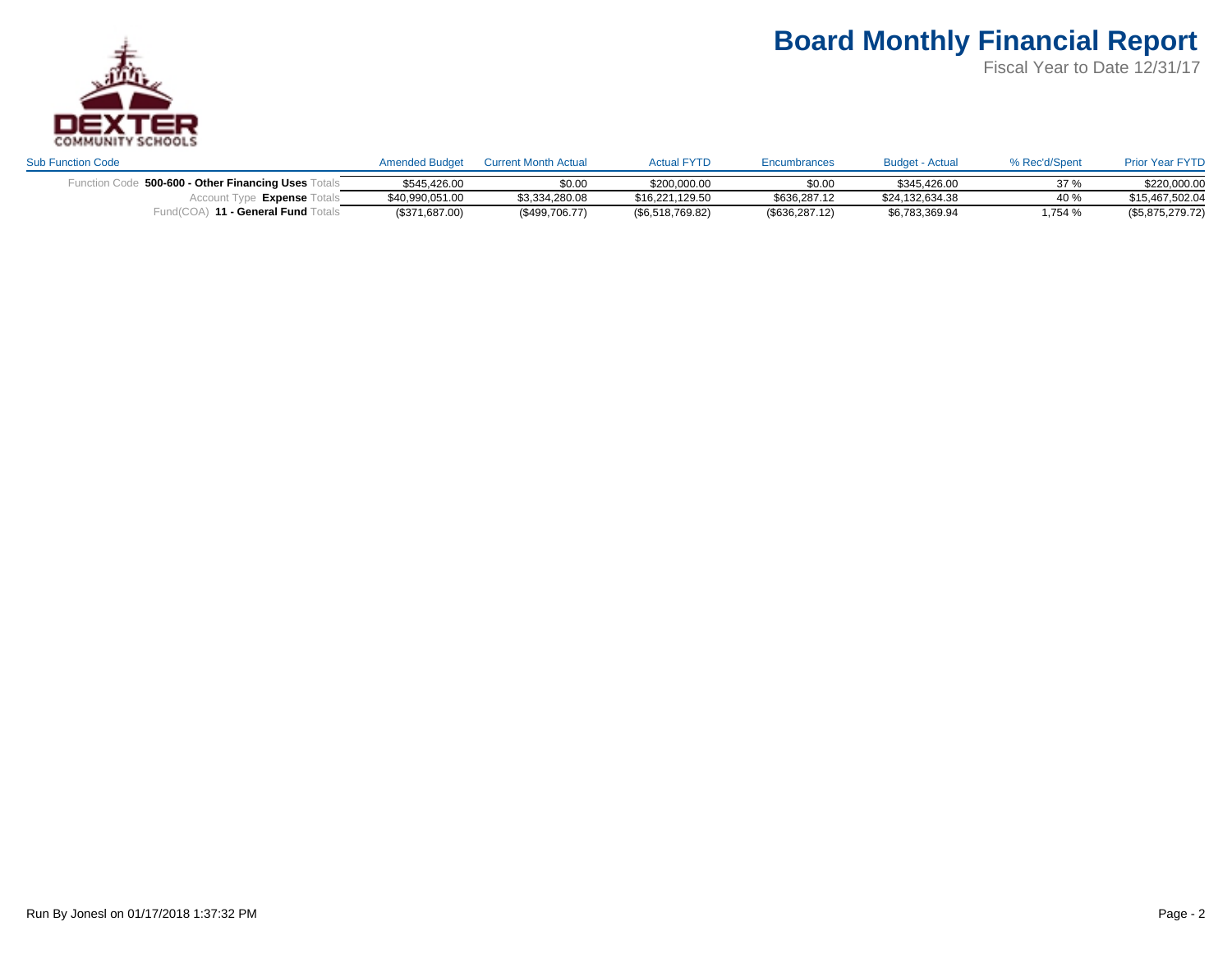

| <b>Sub Function Code</b>                                     | <b>Amended Budget</b> | <b>Current Month Actual</b> | <b>Actual FYTD</b> | Encumbrances  | <b>Budget - Actual</b> | % Rec'd/Spent    | <b>Prior Year FYTD</b>  |
|--------------------------------------------------------------|-----------------------|-----------------------------|--------------------|---------------|------------------------|------------------|-------------------------|
| Fund(COA) 23 - Community Service Fund                        |                       |                             |                    |               |                        |                  |                         |
| Account Type Revenue                                         |                       |                             |                    |               |                        |                  |                         |
| Function Code R100 - Local Sources - 100                     |                       |                             |                    |               |                        |                  |                         |
|                                                              | 2,014,800.00          | 175,593.83                  | 1,094,696.18       | .00           | 920,103.82             | 54               | 1,110,147.44            |
| Function Code R100 - Local Sources - 100 Totals              | \$2.014.800.00        | \$175,593.83                | \$1.094.696.18     | \$0.00        | \$920.103.82           | 54 %             | \$1.110.147.44          |
| Function Code R300 - State Sources - 300                     |                       |                             |                    |               |                        |                  |                         |
|                                                              | 47,068.00             | .00                         | .25                | .00           | 47,067.75              | $\mathbf 0$      | .25                     |
| Function Code R300 - State Sources - 300 Totals              | \$47.068.00           | \$0.00                      | \$0.25             | \$0.00        | \$47,067.75            | $\overline{0\%}$ | \$0.25                  |
| Function Code R400 - Federal Sources - 400                   |                       |                             |                    |               |                        |                  |                         |
|                                                              | 125,000.00            | 21,520.68                   | 75,077.06          | .00           | 49,922.94              | 60               | 58,653.85               |
| Function Code R400 - Federal Sources - 400 Totals            | \$125,000.00          | \$21.520.68                 | \$75,077.06        | \$0.00        | \$49.922.94            | 60%              | $$58,653.\overline{85}$ |
| Function Code R500 - ISD / Other Sources - 500               |                       |                             |                    |               |                        |                  |                         |
|                                                              | .00                   | .00                         | .00.               | .00           | .00                    | $^{+++}$         | .00                     |
| Function Code R500 - ISD / Other Sources - 500 Totals        | \$0.00                | \$0.00                      | \$0.00             | \$0.00        | \$0.00                 | $^{+++}$         | \$0.00                  |
| Function Code R600 - In from other Funds - 600               |                       |                             |                    |               |                        |                  |                         |
|                                                              | 545,426.00            | .00                         | 200,000.00         | .00           | 345,426.00             | 37               | 220,000.00              |
| Function Code R600 - In from other Funds - 600 Totals        | \$545,426.00          | \$0.00                      | \$200,000,00       | \$0.00        | \$345,426.00           | 37%              | \$220,000.00            |
| Account Type Revenue Totals                                  | \$2,732,294.00        | \$197,114.51                | \$1,369,773.49     | \$0.00        | \$1,362,520.51         | 50 %             | \$1,388,801.54          |
| Account Type Expense                                         |                       |                             |                    |               |                        |                  |                         |
| Function Code 100 - Instruction                              |                       |                             |                    |               |                        |                  |                         |
| Sub Function Code 110 - Basic Functions - 110                | 183,590.00            | 18,589.31                   | 78,326.17          | .00           | 105,263.83             | 43               | 61,670.88               |
| Function Code 100 - Instruction Totals                       | \$183,590.00          | \$18,589.31                 | \$78,326.17        | \$0.00        | \$105,263.83           | 43 %             | \$61,670.88             |
| Function Code 200 - Supporting Services                      |                       |                             |                    |               |                        |                  |                         |
| Sub Function Code 220 - Support Services-Instructional - 220 | 7,075.00              | 125.29                      | 751.74             | .00           | 6.323.26               | 11               | 753.30                  |
| Sub Function Code 250 - Support Services-Business - 250      | .00                   | .00                         | .00                | .00           | .00                    | $^{+++}$         | .00                     |
| Sub Function Code 260 - Operations and Maintenance - 260     | 66,850.00             | 10.976.60                   | 29,974.06          | 13,263.29     | 23,612.65              | 45               | 32,705.16               |
| Sub Function Code 270 - Pupil Transportation - 270           | 134,000.00            | 3,565.94                    | 26,389.92          | 7,055.00      | 100,555.08             | 20               | .00                     |
| Sub Function Code 290 - Support Services-Other - 290         | 678,276.00            | 36,562.48                   | 298,305.03         | 11,020.00     | 368,950.97             | 44               | 359,601.57              |
| Function Code 200 - Supporting Services Totals               | \$886.201.00          | \$51,230.31                 | \$355,420.75       | \$31,338.29   | \$499.441.96           | 40 %             | \$393.060.03            |
| Function Code 300 - Community Services                       |                       |                             |                    |               |                        |                  |                         |
| Sub Function Code 310 - Community Services Direction - 310   | 301,808.00            | 23,744.86                   | 129,107.28         | .00           | 172,700.72             | 43               | 133,749.61              |
| Sub Function Code 320 - Community Recreation - 320           | 381,702.00            | 21,648.38                   | 205,926.93         | 500.00        | 175,275.07             | 54               | 194,217.53              |
| Sub Function Code 350 - Care of Children - 350               | 769,459.00            | 63,098.60                   | 364,672.95         | .00           | 404,786.05             | 47               | 426,767.37              |
| Sub Function Code 390 - Other Community Services - 390       | 125,000.00            | 21,520.68                   | 78,835.91          | .00           | 46,164.09              | 63               | 61,710.98               |
| Function Code 300 - Community Services Totals                | \$1,577,969.00        | \$130,012.52                | \$778,543.07       | \$500.00      | \$798,925.93           | 49 %             | \$816,445.49            |
| Function Code 500-600 - Other Financing Uses                 |                       |                             |                    |               |                        |                  |                         |
| Sub Function Code 600 - Fund Modifications - 600             | 84,524.00             | .00                         | 33,358.74          | .00           | 51,165.26              | 39               | 32,502.57               |
| Function Code 500-600 - Other Financing Uses Totals          | \$84.524.00           | \$0.00                      | \$33.358.74        | \$0.00        | \$51.165.26            | 39 %             | \$32,502.57             |
| Account Type Expense Totals                                  | \$2,732,284.00        | \$199,832.14                | \$1,245,648.73     | \$31,838.29   | \$1,454,796.98         | 46 %             | \$1,303,678.97          |
| Fund(COA) 23 - Community Service Fund Totals                 | \$10.00               | (\$2,717.63)                | \$124,124.76       | (\$31,838.29) | (\$92,276.47)          | 1,241,248 %      | \$85,122.57             |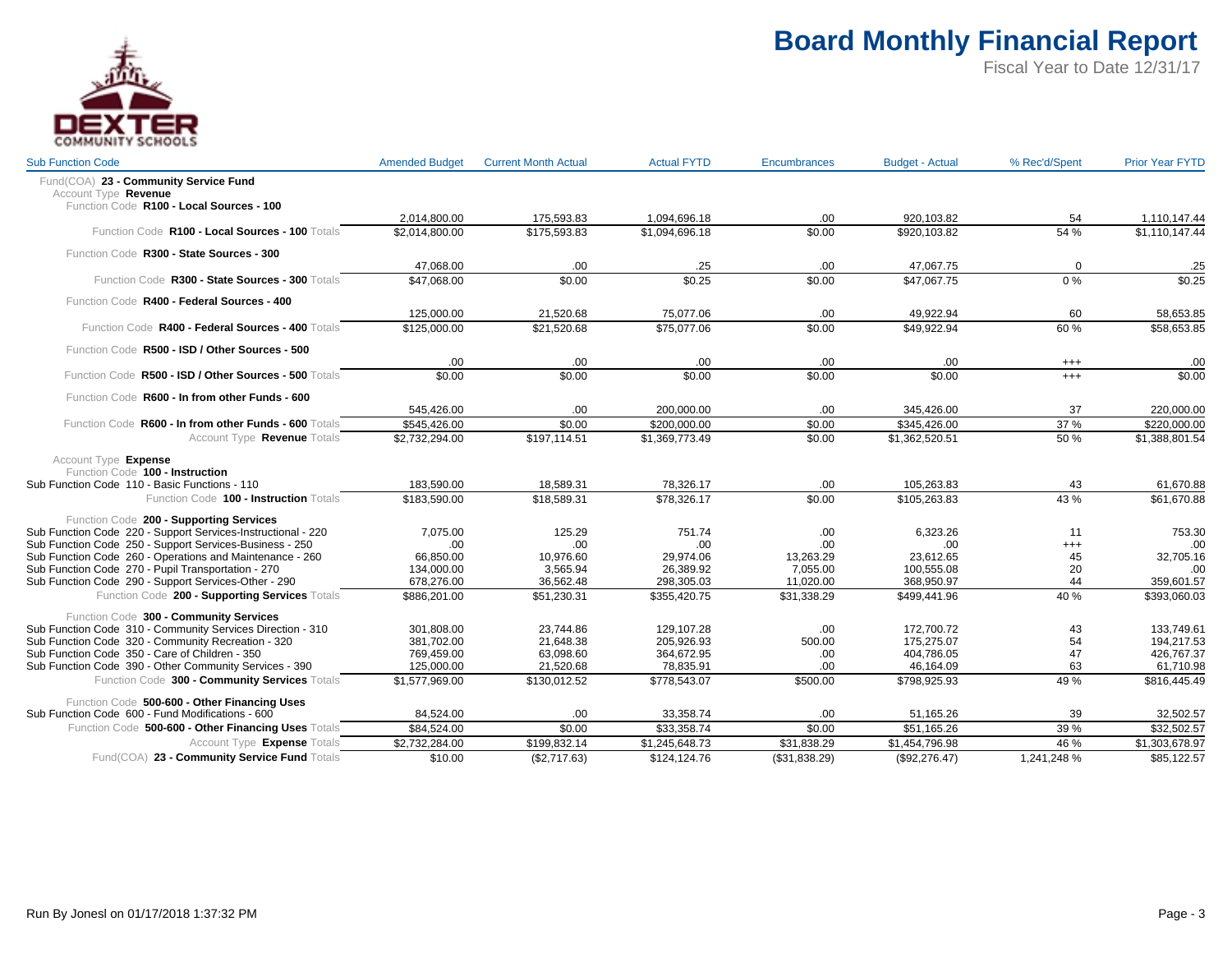

| <b>Sub Function Code</b>                                                                             | <b>Amended Budget</b> | <b>Current Month Actual</b> | <b>Actual FYTD</b> | Encumbrances   | <b>Budget - Actual</b> | % Rec'd/Spent | <b>Prior Year FYTD</b> |
|------------------------------------------------------------------------------------------------------|-----------------------|-----------------------------|--------------------|----------------|------------------------|---------------|------------------------|
| Fund(COA) 25 - School Lunch Fund<br>Account Type Revenue<br>Function Code R100 - Local Sources - 100 |                       |                             |                    |                |                        |               |                        |
|                                                                                                      | 1.034.958.00          | 94,490.73                   | 461.149.57         | .00            | 573.808.43             | 45            | 456,216.14             |
| Function Code R100 - Local Sources - 100 Totals                                                      | \$1.034.958.00        | \$94.490.73                 | \$461.149.57       | \$0.00         | \$573.808.43           | 45 %          | \$456,216.14           |
| Function Code R300 - State Sources - 300                                                             |                       |                             |                    |                |                        |               |                        |
|                                                                                                      | 58.200.00             | 12.237.40                   | 21.860.59          | .00            | 36,339.41              | 38            | 14,480.30              |
| Function Code R300 - State Sources - 300 Totals                                                      | \$58,200.00           | \$12,237.40                 | \$21,860.59        | \$0.00         | \$36,339.41            | 38 %          | \$14,480.30            |
| Function Code R400 - Federal Sources - 400                                                           |                       |                             |                    |                |                        |               |                        |
|                                                                                                      | 272.655.00            | 47,804.57                   | 67.551.88          | .00            | 205.103.12             | 25            | 60,700.78              |
| Function Code R400 - Federal Sources - 400 Totals                                                    | \$272.655.00          | \$47.804.57                 | \$67.551.88        | \$0.00         | \$205.103.12           | 25 %          | \$60,700.78            |
| Function Code R500 - ISD / Other Sources - 500                                                       |                       |                             |                    |                |                        |               |                        |
|                                                                                                      | 109.000.00            | 11.475.08                   | 32.482.87          | .00            | 76.517.13              | 30            | 34,266.99              |
| Function Code R500 - ISD / Other Sources - 500 Totals                                                | \$109,000.00          | \$11.475.08                 | \$32,482.87        | \$0.00         | \$76,517.13            | 30 %          | \$34,266.99            |
| Account Type Revenue Totals                                                                          | \$1,474,813.00        | \$166,007.78                | \$583,044.91       | \$0.00         | \$891,768.09           | 40 %          | \$565,664.21           |
| Account Type Expense                                                                                 |                       |                             |                    |                |                        |               |                        |
| Function Code 200 - Supporting Services                                                              |                       |                             |                    |                |                        |               |                        |
| Sub Function Code 210 - Support Services-Pupil - 210                                                 | .00                   | .00                         | .00                | .00            | .00                    | $^{+++}$      | .00                    |
| Sub Function Code 260 - Operations and Maintenance - 260                                             | 2,415.00              | .00                         | 1,664.88           | .00            | 750.12                 | 69            | 1,629.61               |
| Sub Function Code 290 - Support Services-Other - 290                                                 | 1,338,271.00          | 124,636.35                  | 572,784.87         | 368,983.91     | 396.502.22             | 43            | 554,277.37             |
| Function Code 200 - Supporting Services Totals                                                       | \$1,340,686.00        | \$124,636.35                | \$574.449.75       | \$368,983.91   | \$397,252.34           | 43 %          | \$555,906.98           |
| Function Code 500-600 - Other Financing Uses                                                         |                       |                             |                    |                |                        |               |                        |
| Sub Function Code 600 - Fund Modifications - 600                                                     | 134.068.00            | .00                         | 44.956.34          | .00            | 89.111.66              | 34            | 43,833.41              |
| Function Code 500-600 - Other Financing Uses Totals                                                  | \$134.068.00          | \$0.00                      | \$44,956.34        | \$0.00         | \$89,111.66            | 34 %          | \$43,833.41            |
| Account Type Expense Totals                                                                          | \$1,474,754.00        | \$124,636.35                | \$619,406.09       | \$368,983.91   | \$486,364.00           | 42 %          | \$599,740.39           |
| Fund(COA) 25 - School Lunch Fund Totals                                                              | \$59.00               | \$41,371.43                 | (\$36,361.18)      | (\$368,983.91) | \$405,404.09           | $-61,629%$    | (\$34,076.18)          |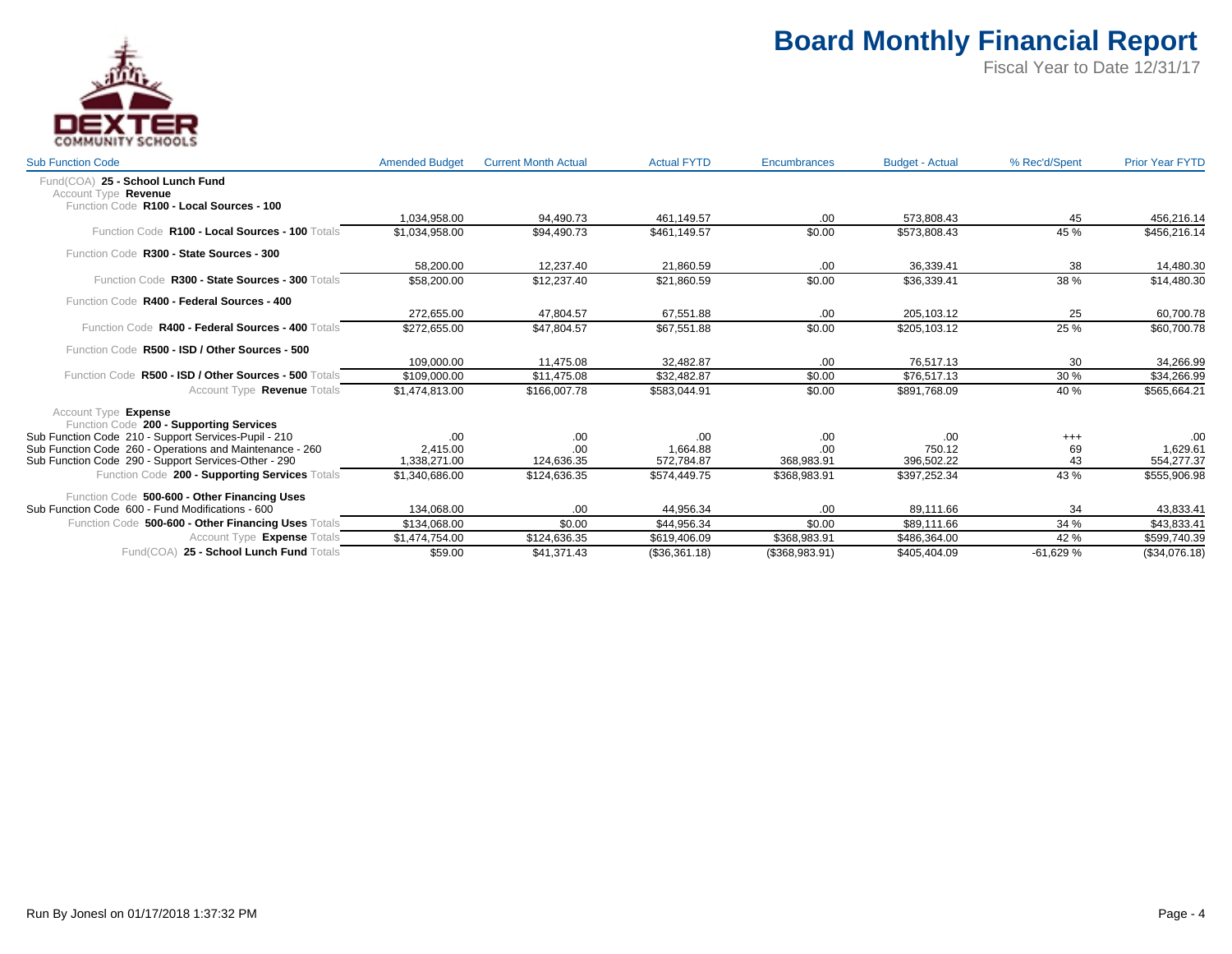

| <b>Sub Function Code</b>                                        | <b>Amended Budget</b> | <b>Current Month Actual</b> | <b>Actual FYTD</b> | <b>Encumbrances</b> | <b>Budget - Actual</b> | % Rec'd/Spent | <b>Prior Year FYTD</b>   |
|-----------------------------------------------------------------|-----------------------|-----------------------------|--------------------|---------------------|------------------------|---------------|--------------------------|
| 30 - Debt Retirement Fund<br>Fund(COA)<br>Account Type Revenue  |                       |                             |                    |                     |                        |               |                          |
| Function Code R100 - Local Sources - 100                        | 10,779,319.00         |                             | 568.044.71         | .00                 | 10.211.274.29          | 5             |                          |
| Function Code R100 - Local Sources - 100 Totals                 | \$10,779,319.00       | 561,537.91<br>\$561,537.91  | \$568,044.71       | \$0.00              | \$10,211,274.29        | 5 %           | 65,088.66<br>\$65,088.66 |
| Function Code R300 - State Sources - 300                        |                       |                             |                    |                     |                        |               |                          |
|                                                                 | .00                   | .00                         | .00                | .00                 | .00                    | $^{+++}$      | .00                      |
| Function Code R300 - State Sources - 300 Totals                 | \$0.00                | \$0.00                      | \$0.00             | \$0.00              | \$0.00                 | $^{+++}$      | \$0.00                   |
| Function Code R500 - ISD / Other Sources - 500                  |                       |                             |                    |                     |                        |               |                          |
|                                                                 | 377,488.00            | .00                         | .00                | .00                 | 377,488.00             | 0             | 1,110,170.00             |
| Function Code R500 - ISD / Other Sources - 500 Totals           | \$377.488.00          | \$0.00                      | \$0.00             | \$0.00              | \$377.488.00           | $0\%$         | \$1,110,170.00           |
| Function Code R600 - In from other Funds - 600                  |                       |                             |                    |                     |                        |               |                          |
|                                                                 | .00                   | .00                         | .00                | .00                 | .00                    | $^{+++}$      | .00                      |
| Function Code R600 - In from other Funds - 600 Totals           | \$0.00                | \$0.00                      | \$0.00             | \$0.00              | \$0.00                 | $^{+++}$      | \$0.00                   |
| Account Type Revenue Totals                                     | \$11,156,807.00       | \$561,537.91                | \$568,044.71       | \$0.00              | \$10,588,762.29        | 5 %           | \$1,175,258.66           |
| Account Type Expense<br>Function Code 200 - Supporting Services |                       |                             |                    |                     |                        |               |                          |
| Sub Function Code 250 - Support Services-Business - 250         | 51,000.00             | 11,252.56                   | 15,875.99          | .00                 | 35,124.01              | 31            | 1,878.03                 |
| Function Code 200 - Supporting Services Totals                  | \$51,000.00           | \$11,252.56                 | \$15,875.99        | \$0.00              | \$35,124.01            | 31 %          | \$1,878.03               |
| Function Code 500-600 - Other Financing Uses                    |                       |                             |                    |                     |                        |               |                          |
| Sub Function Code 500 - Debt Service - 500                      | 11.105.807.00         | .00.                        | 1.429.240.63       | .00                 | 9.676.566.37           | 13            | 1,581,509.38             |
| Function Code 500-600 - Other Financing Uses Totals             | \$11,105,807.00       | \$0.00                      | \$1,429,240.63     | \$0.00              | \$9,676,566.37         | 13%           | \$1,581,509.38           |
| Account Type Expense Totals                                     | \$11,156,807.00       | \$11,252.56                 | \$1,445,116.62     | \$0.00              | \$9,711,690.38         | 13%           | \$1,583,387.41           |
| Fund(COA) 30 - Debt Retirement Fund Totals                      | \$0.00                | \$550,285.35                | $(\$877,071.91)$   | \$0.00              | \$877,071.91           | $^{+++}$      | (\$408, 128.75)          |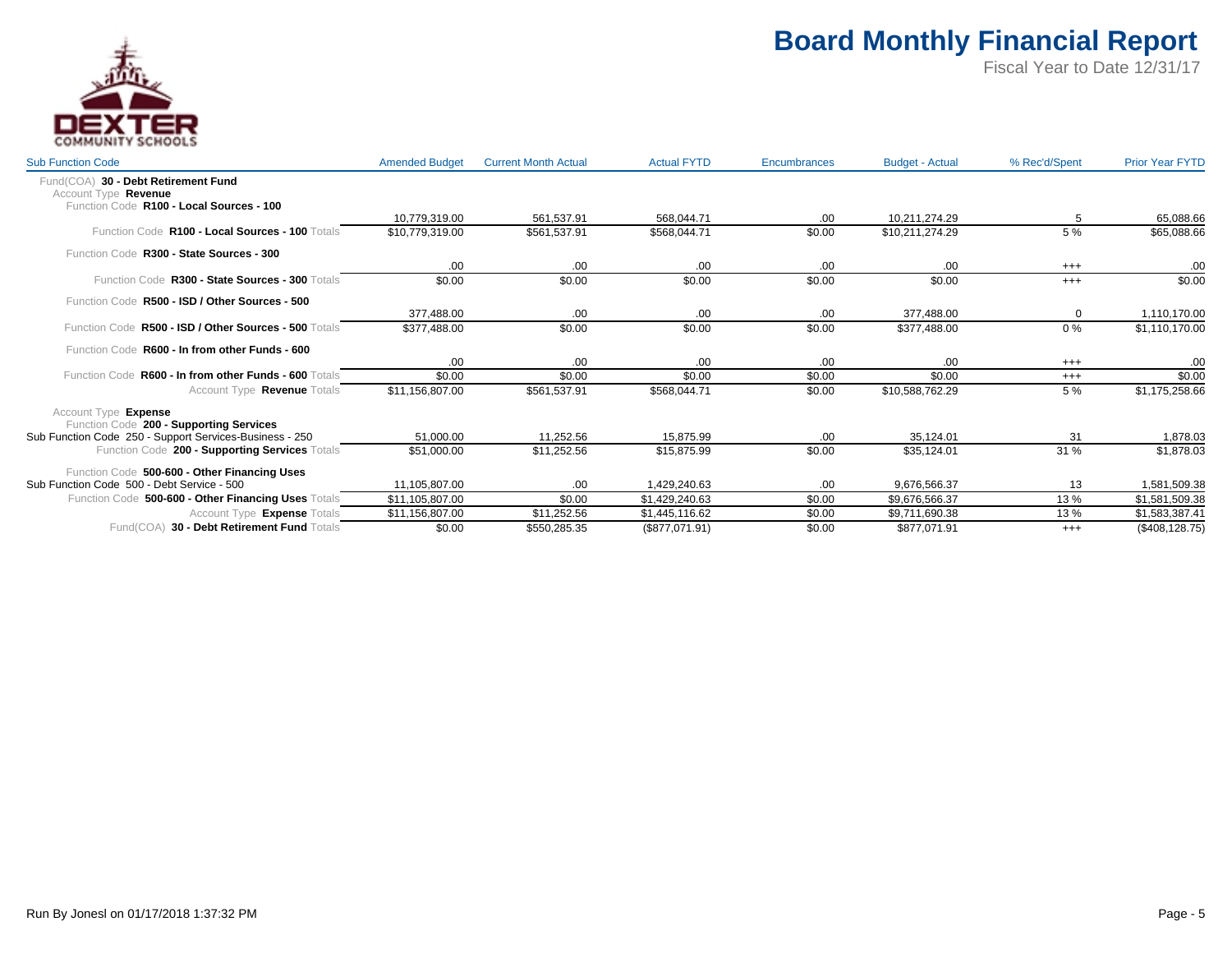

| <b>Sub Function Code</b>                                                                                         | <b>Amended Budget</b> | <b>Current Month Actual</b> | <b>Actual FYTD</b> | <b>Encumbrances</b> | <b>Budget - Actual</b> | % Rec'd/Spent | <b>Prior Year FYTD</b> |
|------------------------------------------------------------------------------------------------------------------|-----------------------|-----------------------------|--------------------|---------------------|------------------------|---------------|------------------------|
| 47 - 2017 Capital Projects Fund<br>Fund(COA)<br>Account Type Revenue<br>Function Code R100 - Local Sources - 100 |                       |                             |                    |                     |                        |               |                        |
|                                                                                                                  | .00                   | .00                         | .00                | .00                 | .00                    | $^{+++}$      | .00                    |
| Function Code R100 - Local Sources - 100 Totals                                                                  | \$0.00                | \$0.00                      | \$0.00             | \$0.00              | \$0.00                 | $^{+++}$      | \$0.00                 |
| Account Type Revenue Totals                                                                                      | \$0.00                | \$0.00                      | \$0.00             | \$0.00              | \$0.00                 | $^{+++}$      | \$0.00                 |
| Account Type Expense                                                                                             |                       |                             |                    |                     |                        |               |                        |
| Function Code 200 - Supporting Services<br>Sub Function Code 230 - Support Services-Administration - 230         | .00                   | .00                         | 19,077.60          | .00                 | (19,077.60)            | $^{+++}$      | .00                    |
| Sub Function Code 250 - Support Services-Business - 250                                                          | .00                   | .00                         | .00                | .00                 | .00                    | $^{++}$       | .00                    |
| Sub Function Code 260 - Operations and Maintenance - 260                                                         | .00                   | .00                         | .00                | .00                 | .00                    | $^{+++}$      | .00                    |
| Sub Function Code 270 - Pupil Transportation - 270                                                               | .00                   | .00                         | .00                | .00.                | .00                    | $^{+++}$      | .00                    |
| Sub Function Code 280 - Support Services-Central - 280                                                           | .00                   | .00                         | .00                | .00                 | .00                    | $^{+++}$      | .00                    |
| Function Code 200 - Supporting Services Totals                                                                   | \$0.00                | \$0.00                      | \$19,077.60        | \$0.00              | (\$19,077.60)          | $^{+++}$      | \$0.00                 |
| Function Code 400 - Government Agencies & Prior Period                                                           |                       |                             |                    |                     |                        |               |                        |
| Sub Function Code 400 - Other Government Agencies - 400                                                          | .00                   | 347,931.03                  | 1,292,854.73       | .00                 | (1, 292, 854.73)       | $^{+++}$      | .00                    |
| Function Code 400 - Government Agencies & Prior Period<br>Totals                                                 | \$0.00                | \$347,931.03                | \$1,292,854.73     | \$0.00              | (\$1,292,854.73)       | $^{+++}$      | \$0.00                 |
| Function Code 500-600 - Other Financing Uses                                                                     |                       |                             |                    |                     |                        |               |                        |
| Sub Function Code 500 - Debt Service - 500                                                                       | .00                   | .00                         | .00                | .00                 | .00                    | $^{+++}$      | .00                    |
| Function Code 500-600 - Other Financing Uses Totals                                                              | \$0.00                | \$0.00                      | \$0.00             | \$0.00              | \$0.00                 | $^{+++}$      | \$0.00                 |
| Account Type Expense Totals                                                                                      | \$0.00                | \$347,931.03                | \$1,311,932.33     | \$0.00              | (\$1,311,932.33)       | $^{++}$       | \$0.00                 |
| 47 - 2017 Capital Projects Fund Totals<br>Fund(COA)                                                              | \$0.00                | (\$347,931.03)              | (\$1,311,932.33)   | \$0.00              | \$1,311,932.33         | $^{+++}$      | \$0.00                 |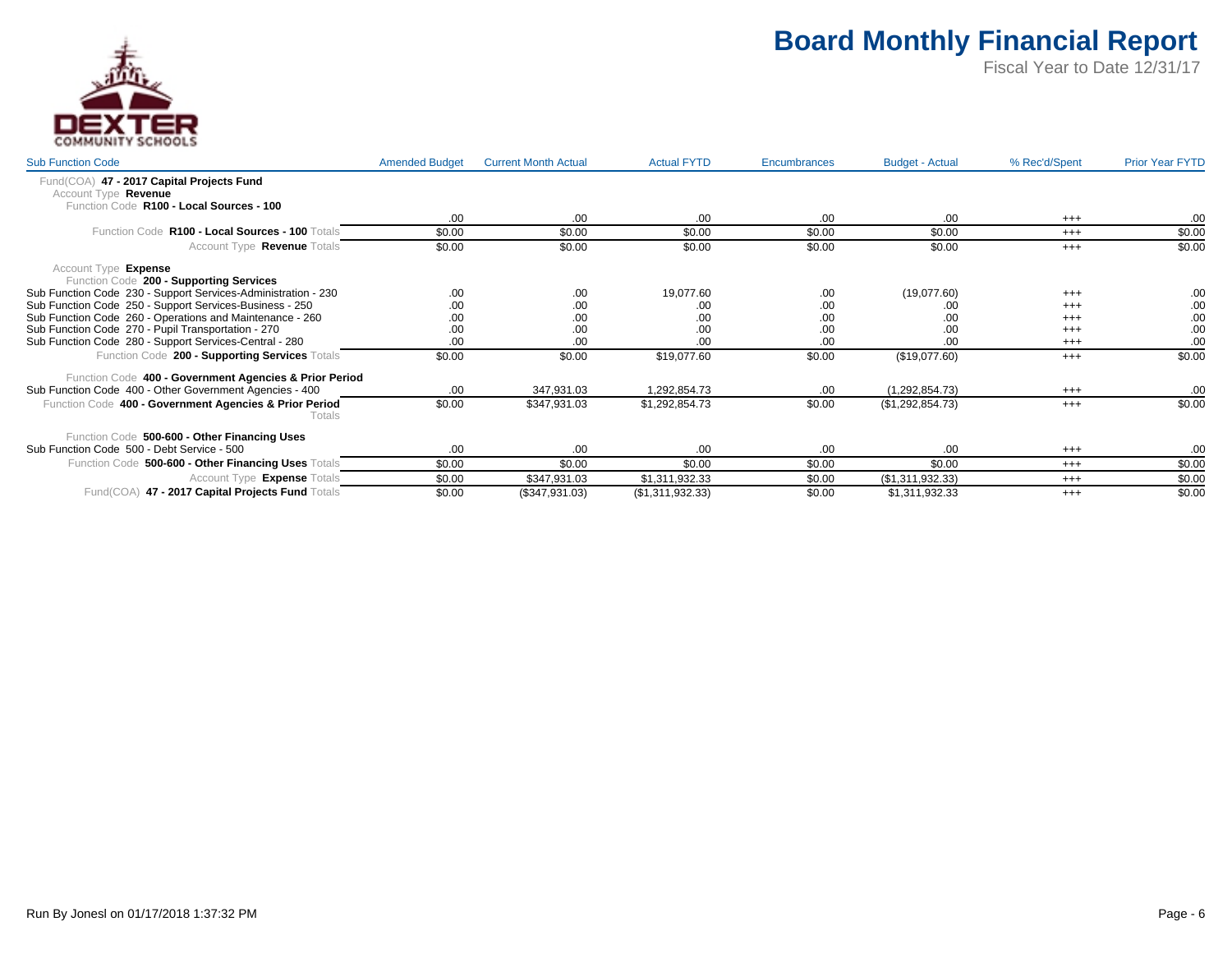

| <b>Sub Function Code</b>                                                                                      | <b>Amended Budget</b> | <b>Current Month Actual</b> | <b>Actual FYTD</b> | Encumbrances     | <b>Budget - Actual</b> | % Rec'd/Spent | <b>Prior Year FYTD</b> |
|---------------------------------------------------------------------------------------------------------------|-----------------------|-----------------------------|--------------------|------------------|------------------------|---------------|------------------------|
| Fund(COA) 48 - 2008 Capital Projects Fund<br>Account Type Revenue<br>Function Code R100 - Local Sources - 100 |                       |                             |                    |                  |                        |               |                        |
|                                                                                                               | 2.463.606.00          | 752.73                      | 5.480.45           | .00              | 2.458.125.55           |               | 6,309.59               |
| Function Code R100 - Local Sources - 100 Totals                                                               | \$2,463,606.00        | \$752.73                    | \$5,480.45         | \$0.00           | \$2,458,125.55         | $0\%$         | \$6,309.59             |
| Function Code R500 - ISD / Other Sources - 500                                                                |                       |                             |                    |                  |                        |               |                        |
|                                                                                                               | 47.890.000.00         | .00.                        | .00                | .00.             | 47.890.000.00          | 0             | .00                    |
| Function Code R500 - ISD / Other Sources - 500 Totals                                                         | \$47,890,000.00       | \$0.00                      | \$0.00             | \$0.00           | \$47,890,000.00        | $0\%$         | \$0.00                 |
| Account Type Revenue Totals                                                                                   | \$50,353,606.00       | \$752.73                    | \$5,480.45         | \$0.00           | \$50,348,125.55        | $0\%$         | \$6,309.59             |
| Account Type Expense<br>Function Code 200 - Supporting Services                                               |                       |                             |                    |                  |                        |               |                        |
| Sub Function Code 250 - Support Services-Business - 250                                                       | 441.844.00            | .00                         | .00                | .00              | 441,844.00             | 0             | .00                    |
| Sub Function Code 260 - Operations and Maintenance - 260                                                      | .00                   | .00                         | .00                | .00              | .00                    | $^{+++}$      | .00                    |
| Sub Function Code 270 - Pupil Transportation - 270                                                            | 6.162.000.00          | .00.                        | 366.610.00         | .00              | 5.795.390.00           | 6             | .00                    |
| Sub Function Code 280 - Support Services-Central - 280                                                        | 10,219,490.00         | 148,438.95                  | 498.343.55         | 6.615.00         | 9.714.531.45           |               | 635,668.05             |
| Function Code 200 - Supporting Services Totals                                                                | \$16,823,334.00       | \$148,438.95                | \$864,953.55       | \$6,615.00       | \$15,951,765.45        | 5 %           | \$635,668.05           |
| Function Code 400 - Government Agencies & Prior Period                                                        |                       |                             |                    |                  |                        |               |                        |
| Sub Function Code 400 - Other Government Agencies - 400                                                       | 33.254.447.00         | 46,006.01                   | 101.532.54         | 36.382.90        | 33.116.531.56          | 0             | 39,406.40              |
| Function Code 400 - Government Agencies & Prior Period<br>Totals                                              | \$33,254,447.00       | \$46,006.01                 | \$101,532.54       | \$36,382.90      | \$33,116,531.56        | $0\%$         | \$39,406.40            |
| Function Code 500-600 - Other Financing Uses                                                                  |                       |                             |                    |                  |                        |               |                        |
| Sub Function Code 500 - Debt Service - 500                                                                    | 275.825.00            | .00                         | .00                | .00              | 275.825.00             | 0             | .00                    |
| Function Code 500-600 - Other Financing Uses Totals                                                           | \$275.825.00          | \$0.00                      | \$0.00             | \$0.00           | \$275,825,00           | $0\%$         | \$0.00                 |
| Account Type Expense Totals                                                                                   | \$50,353,606.00       | \$194,444.96                | \$966,486.09       | \$42,997.90      | \$49,344,122.01        | 2%            | \$675,074.45           |
| 48 - 2008 Capital Projects Fund Totals<br>Fund(COA)                                                           | \$0.00                | (\$193,692.23)              | (\$961,005.64)     | (\$42,997.90)    | \$1,004,003.54         | $^{+++}$      | (\$668,764.86)         |
| <b>Grand Totals</b>                                                                                           | (\$371,618.00)        | (\$452,390.88)              | (\$9,581,016.12)   | (\$1,080,107.22) | \$10,289,505.34        | 2,578 %       | (\$6,901,126.94)       |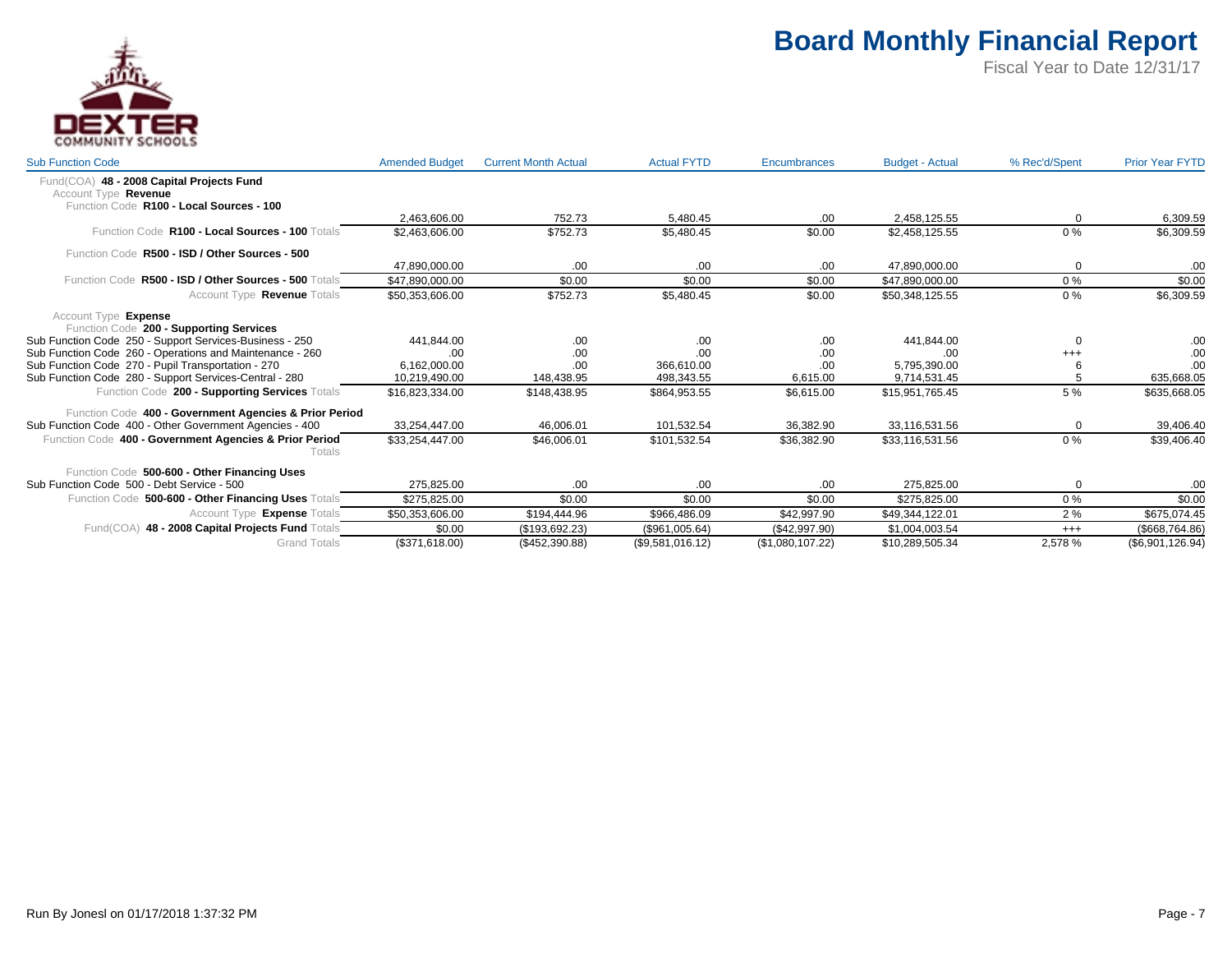---------- Forwarded message ---------- From: Eric Kirk <kirke@dexterschools.org> Date: Wed, Jan 10, 2018 at 3:55 PM Subject: Resignation 1/10/2018 To: Barb Santo <santob@dexterschools.org>

Eric R.Kirk Dexter Michigan

Dexter Community School District,

I am resigning my position of Director of Facilities Operations for Dexter Community School District effective on 1/10/2018.

Regards,

Eric R. Kirk

-- **Eric Kirk** Director of Facilities Operations *Dexter Community Schools* 7714 Ann Arbor St. Dexter, MI 48130 **Office** 734-424-4100 ext 1201 **Go Dreads!**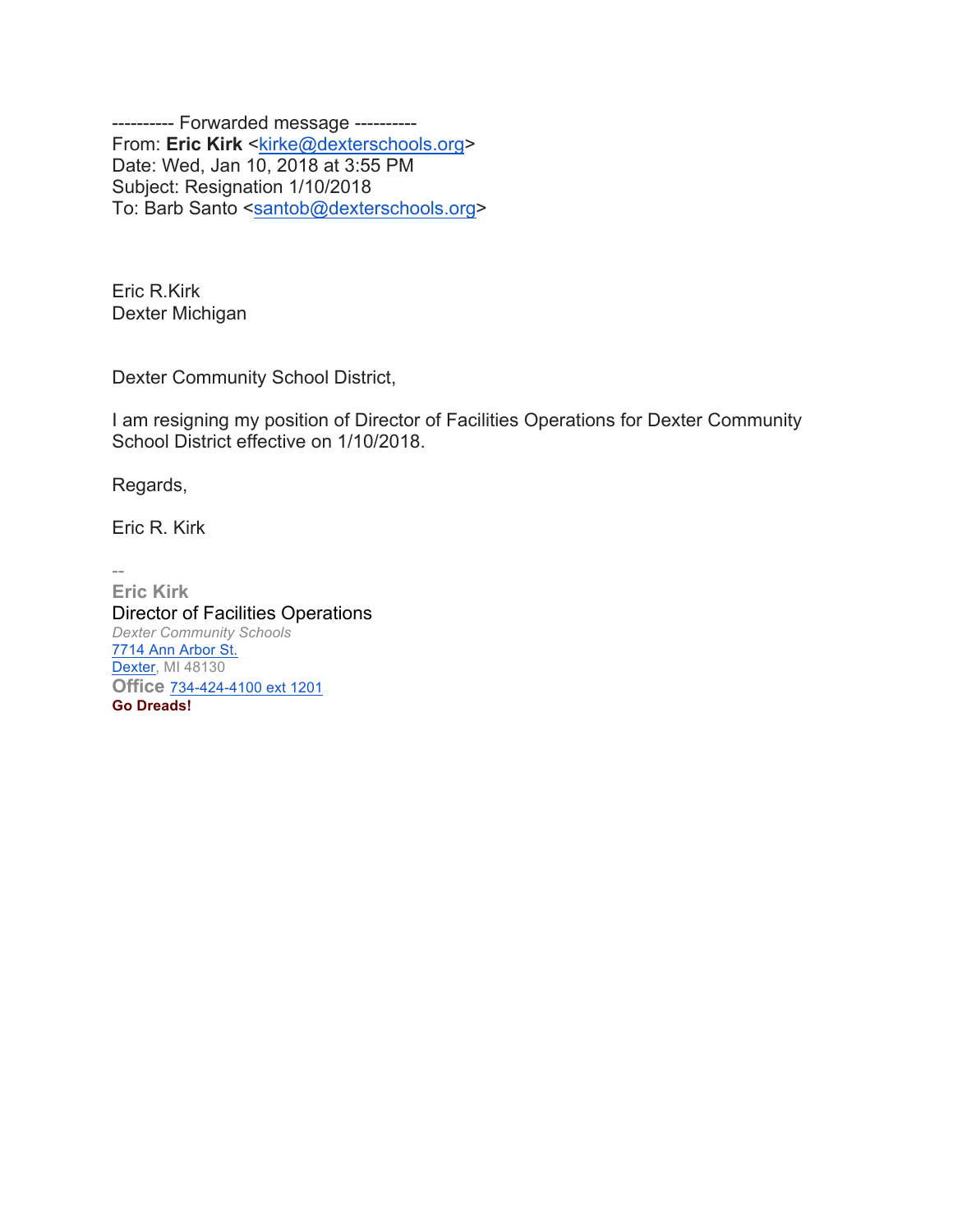### Dexter Community Schools Board of Education Executive Summary and Recommendation

| Purpose:        | To approve the 2018-2019 student calendar.                                                                                                                                                                                            |
|-----------------|---------------------------------------------------------------------------------------------------------------------------------------------------------------------------------------------------------------------------------------|
| Explanation:    | The annual student and teacher calendar for 2017-2018 has been<br>negotiated with the DEA, per the DEA contract. The attached calendar<br>was ratified by the DEA and is now ready for ratification by the DCS<br>Board of Education. |
| Recommendation: | It is the recommendation of the Superintendent that the DCS Board of<br>Education ratify the 2018-2019 student and teacher calendar.                                                                                                  |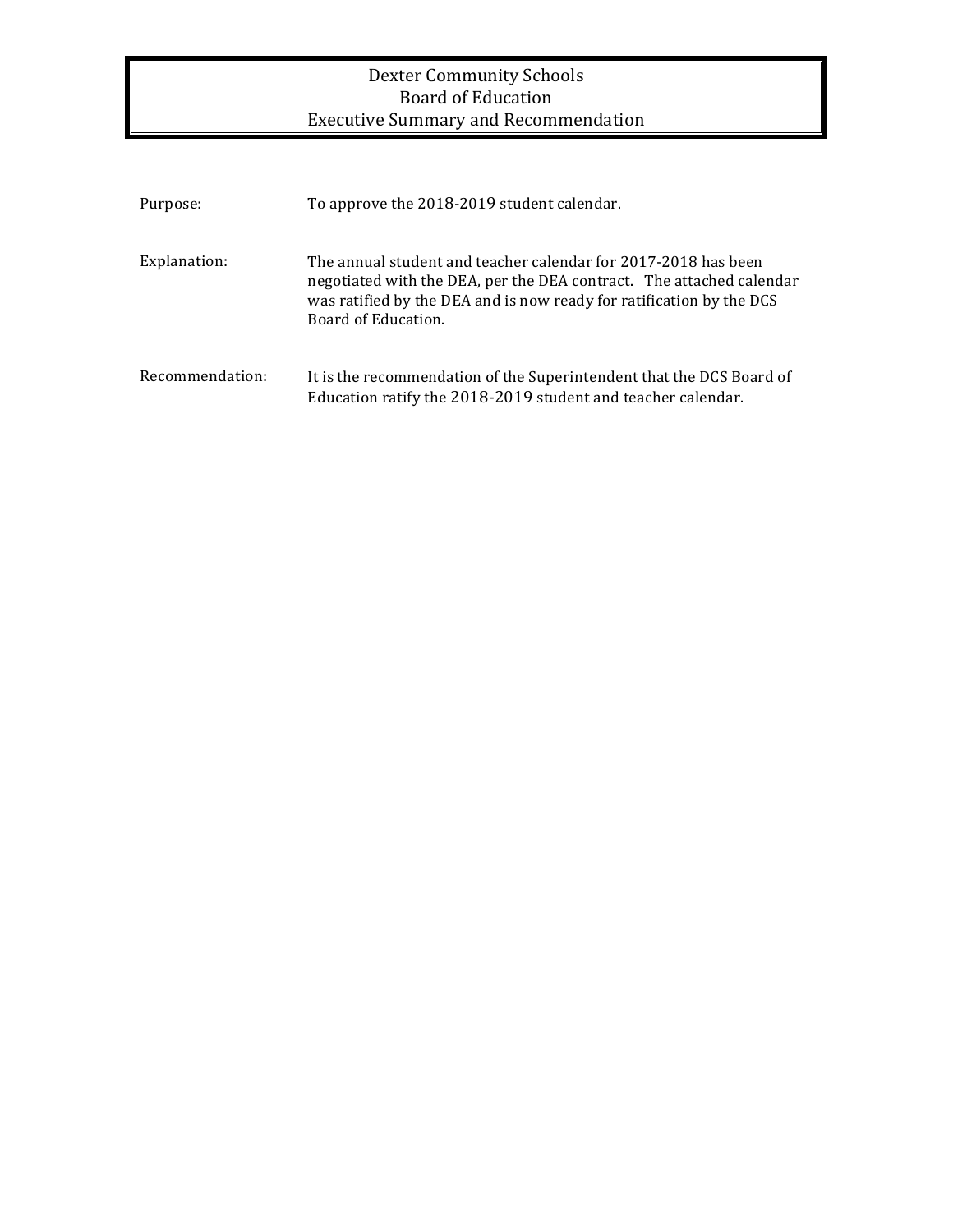| August/September |    |    |    |    |    |    |  |  |  |
|------------------|----|----|----|----|----|----|--|--|--|
| S                |    |    |    |    |    |    |  |  |  |
| 26               |    |    |    |    | 31 |    |  |  |  |
| 2                |    |    |    |    |    |    |  |  |  |
| q                | 10 |    | 12 | 13 | 14 | 15 |  |  |  |
| 16               | 17 | 18 | 19 | 20 | 21 | 22 |  |  |  |
| 23               | 24 | 25 | 26 | 27 |    |    |  |  |  |

|    |    |    | October |    |    |     |                                  |    |    |    | March |    |    |                |
|----|----|----|---------|----|----|-----|----------------------------------|----|----|----|-------|----|----|----------------|
|    |    |    |         |    |    |     | <b>November</b>                  |    | М  |    | W     |    |    |                |
| 30 |    |    |         |    |    |     | Nov. 7-full day/PM conferences   |    |    |    |       |    |    |                |
|    |    |    | 10      |    |    | - 5 | Nov. 8-AM classes/PM conferences |    | 4  |    |       |    |    | 9              |
| 14 |    | ۱h |         | 19 | 20 | l 5 | Nov. 9-AM classes only           | 10 |    |    |       |    | 15 | 1 <sub>0</sub> |
| 21 |    |    | 24      | 26 |    | . ს | Nov. 21-Half Day All             |    | 18 | 19 | 20    |    |    | 23             |
| 28 | 29 | 30 | 73X     |    |    |     | Nov. 22-24--Thanksgiving Break   | 24 |    |    |       | 28 |    | 3 <sup>0</sup> |

| November |    |    |    |    |    |    |  |  |  |  |  |
|----------|----|----|----|----|----|----|--|--|--|--|--|
| ς        |    |    |    | т  | F  | ς  |  |  |  |  |  |
|          |    |    |    |    |    | 3  |  |  |  |  |  |
|          | 5  | 6  |    |    |    | 10 |  |  |  |  |  |
| 11       | 12 | 13 | 14 | 15 | 16 | 17 |  |  |  |  |  |
| 18       | 19 | 20 |    | 22 | 23 |    |  |  |  |  |  |
| 25       | 26 | 27 | 28 | 7q |    |    |  |  |  |  |  |

|                |    |    | December |    |    |    |   |
|----------------|----|----|----------|----|----|----|---|
| S              | М  | т  | W        | т  | F  | S  |   |
|                |    |    |          |    |    |    |   |
| $\overline{2}$ | 3  |    | 5        | 6  |    | 8  | 5 |
| 9              | 10 | 11 | 12       | 13 | 14 | 15 | 5 |
| 16             | 17 | 18 | 19       | 20 | 21 | 22 | 5 |
| 23             | 24 | 25 | 26       | 27 | 28 | 29 |   |
| 30             | 31 |    |          |    |    |    |   |

|    |    |    | January |    |    |    | Apr. 1-All day PD, No studer     | 6 | S             |
|----|----|----|---------|----|----|----|----------------------------------|---|---------------|
|    |    |    | W       |    |    | S  | Apr. 19-no school                |   |               |
|    |    |    |         |    |    | 5  |                                  |   | $\mathcal{P}$ |
| 6  |    |    | 9       | 10 |    | 12 | May<br>.5                        |   | 9             |
| 13 | 14 | 15 | 16      |    | 18 | 19 | May 24-All Day PD, no stude<br>5 | 6 | 16            |
| 20 |    | 22 | 23      |    |    | 26 | May 27-Memorial Day<br>4         |   | 23            |
| 27 |    | 29 | 30      | 31 |    |    | 4                                |   | 30            |

- 
- 

Half Days PPD Half Days: 4

| 2 | Teacher Only nonPPD Days: |
|---|---------------------------|
|   | Total Teacher Days: 185   |

**Dexter Community Schools** 

**2018-2019 Draft G August/September PD hours**

5 Nov. 7-full day/PM conferences 5 Nov. 8-AM classes/PM conferences 5 Nov. 9-AM classes only 5 Nov. 21-Half Day All 3 Nov. 22-24--Thanksgiving Break

**December**

Dec. 4-AM Classes PM PD 2.5 Dec. 22-Dec. 31--Winter Break

 $\frac{1}{\sqrt{12}}$  1.1-6--Winter Break 3 Jan. 21-MLK Day, no school 5 Jan. 24-AM classes (exams) Jan 25-AM classes (exams), PM records day December **February** May

#### **June**

Smstr Days June 13-AM classes (exams) Non-school Days 1 91 June 14 - AM classes (exams), PM records day 2 89 June 17 - optional teacher checkout day **Early Release Days** Total 180 PPD Full Days: 3 Total PD hours 30

|    | August/September |                  |    |    |    |               | Aug. 28-Teacher Work Day |                               |     |    | February |    |    |    |    |    |   |  |
|----|------------------|------------------|----|----|----|---------------|--------------------------|-------------------------------|-----|----|----------|----|----|----|----|----|---|--|
| S  |                  |                  | W  |    |    | $\mathcal{F}$ |                          | Aug. 29-All Day PD<br>b       |     |    | М        |    | W  |    |    |    |   |  |
| 26 | 27               |                  | Ж  |    | 31 |               |                          | Aug 30 - Half Day PD          | 4.5 |    |          |    |    |    |    |    |   |  |
| 2  |                  | $\cdots$ 41<br>. | 5  |    |    | 8             | -4                       | Sept. 3-Labor Day             |     |    |          |    |    |    |    | Q  |   |  |
| 9  | 10               |                  |    |    | 14 | 15            | -5                       | Sept. 4-Half Day, PM Work Day |     | 10 |          |    | 13 | 14 | 5  | 16 | 4 |  |
| 16 |                  | 18               | 19 | 20 |    | 22            | l 5                      | <b>October</b>                |     | 17 | 18       | 19 | 20 |    | 22 |    | 4 |  |
| 23 | 24               |                  | 26 |    | 28 | 29            | -5                       | Oct. 31-AM classes, PM PI     | 2.5 | 24 |          | 26 |    | 28 |    |    |   |  |
|    |                  |                  |    |    |    |               |                          |                               |     |    |          |    |    |    |    |    |   |  |

|    |    |    | March |    |    |    |   |
|----|----|----|-------|----|----|----|---|
| S  | М  |    | W     |    | F  | S  |   |
|    |    |    |       |    |    | 2  |   |
| 3  |    | 5  |       |    |    | q  | 5 |
| 10 | 11 | 12 | 13    | 14 | 15 | 16 | 5 |
| 17 | 18 | 19 | 20    | 21 | 22 | 23 | 5 |
| 24 | 25 | 26 | 27    | 28 | 29 | 30 |   |

|    | November |    |     |    |    | Dec. 4-AM Classes PM PD | 2.5           |                               |  |    | April |    |    |    |    |    |                |
|----|----------|----|-----|----|----|-------------------------|---------------|-------------------------------|--|----|-------|----|----|----|----|----|----------------|
|    | М        |    | W   |    |    |                         |               | Dec. 22-Dec. 31--Winter Break |  |    | М     |    | W  |    |    |    |                |
|    |          |    |     |    |    |                         |               |                               |  | 31 |       |    |    |    |    |    | $\overline{4}$ |
|    |          |    |     |    |    | 10                      | 5             | January                       |  |    |       |    |    |    |    |    | 5              |
|    |          |    |     | ்  |    | 17                      | $\mathcal{D}$ | Jan. 1-6--Winter Break        |  | 14 |       | ١c |    | 18 | 19 | 20 | $\overline{4}$ |
| 8  | 19       | 20 | . . |    | 23 | 24                      | l 3           | Jan. 21-MLK Day, no school    |  |    |       |    | 24 |    | 26 | 27 | 5              |
| 25 | 26       |    | 28  | 29 | 30 |                         | 5             | Jan. 24-AM classes (exams)    |  | 28 | 29    | 30 |    |    |    |    |                |

|    | December |  |    |    |    |    |    | <b>February</b>                     | Mav |    |    |    |    |    |              |    |                |
|----|----------|--|----|----|----|----|----|-------------------------------------|-----|----|----|----|----|----|--------------|----|----------------|
|    | Μ        |  | W  |    |    |    |    | Feb. 15-18--President's Day Weekend |     |    | M  |    |    |    |              |    |                |
|    |          |  |    |    |    |    |    |                                     |     |    |    |    |    |    |              |    | 3              |
|    |          |  |    |    |    |    |    |                                     |     |    |    |    |    |    |              |    | 5              |
|    | 10       |  |    |    |    | 15 | ್  | March                               |     |    |    |    |    | ıь |              | 18 | - 5            |
| .6 |          |  | 19 | 20 | 21 | 22 | -5 | Mar. 6-AM Classes, PM PL            | 2.5 | 19 | 20 | 21 |    | 23 | $\mathsf{R}$ | 25 | $\overline{4}$ |
|    |          |  | 26 |    | 28 | 29 |    | Mar. 23-31--Spring Break            |     | 26 |    | 28 | 29 |    | 31           |    | 4              |

|              |    |     |         |    |    |    | April         |                              |   | June |    |    |    |    |    |    |   |
|--------------|----|-----|---------|----|----|----|---------------|------------------------------|---|------|----|----|----|----|----|----|---|
|              |    |     | January |    |    |    |               | Apr. 1-All day PD, No studer | 6 |      | М  |    | W  |    |    | S  |   |
|              | М  |     | W       |    |    | S  |               | Apr. 19-no school            |   |      |    |    |    |    |    |    |   |
|              |    |     |         |    | 4  | 5  |               |                              |   |      |    |    |    |    |    | 8  |   |
|              |    |     |         | 10 |    | 12 | 5             | May                          |   |      | 10 |    |    |    |    | 15 | 5 |
| 3            | 14 | 15. | 16      |    | 18 | 19 | $\mathcal{D}$ | May 24-All Day PD, no stude  | 6 | 16   |    | 18 | 19 | 20 |    | 22 |   |
| $20^{\circ}$ |    | 22  | 23      |    |    | 26 | 4             | May 27-Memorial Day          |   | 23   | 24 | 25 | 26 |    | 28 | 29 |   |
| 5            | 28 | 29  | 30      | 31 |    |    |               |                              |   | 30   |    |    |    |    |    |    |   |

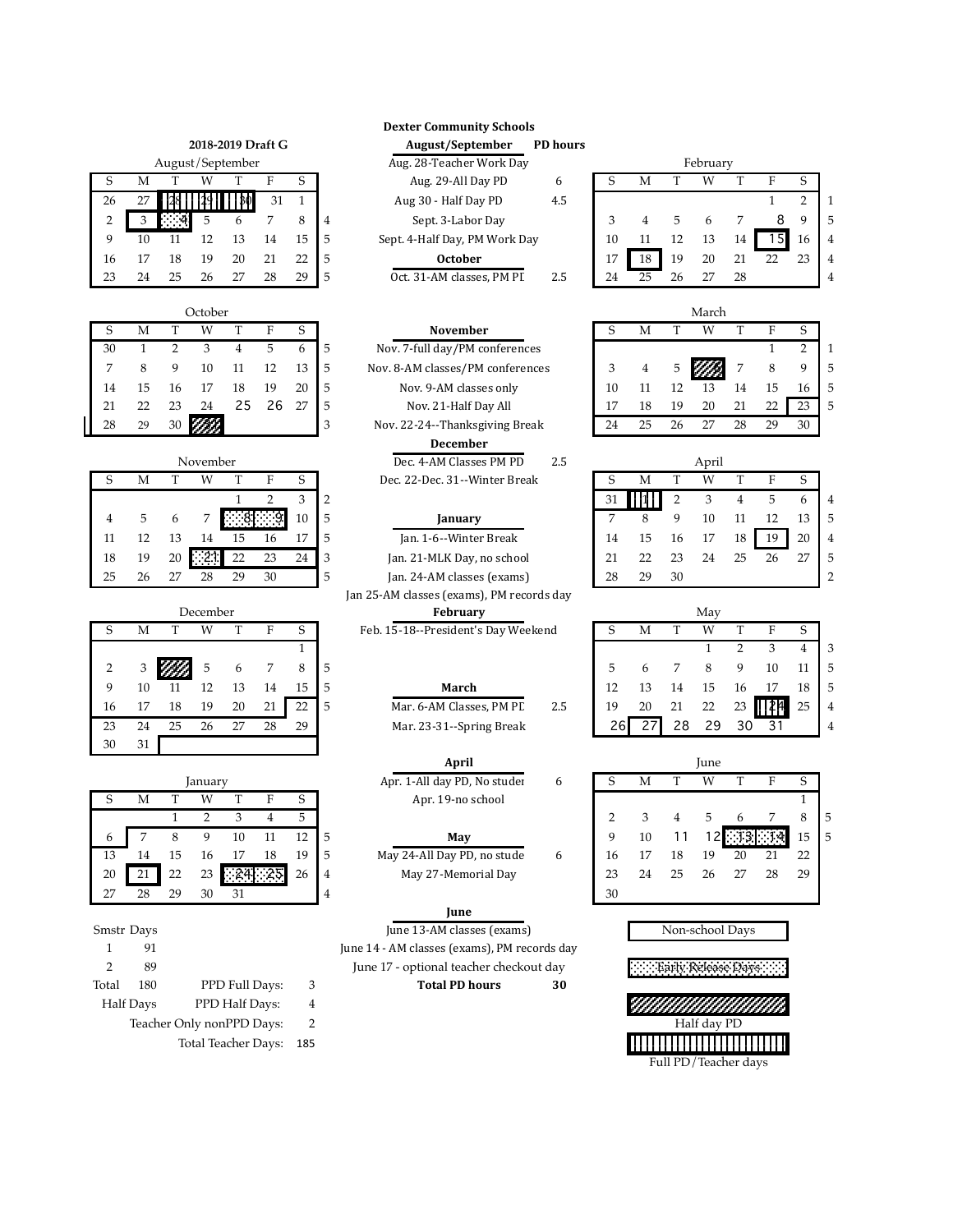#### Dexter Community Schools Board of Education Executive Summary and Recommendation

Purpose: To upgrade Apple iMacs in student labs throughout the district. Explanation: Our current student iMacs were purchased nine years ago. The current version of MacOS is High Sierra (10.13) and we currently run El Capitan (10.11) which was released in 2015. Students experience lengthy boot-up and login times, applications load slowly, and they can no longer run the latest operating system. At Dexter High School, we have three labs that require the use of the Adobe Creative Suite (Adobe Acrobat, Adobe Photoshop, etc). Opening these applications on our current iMacs is even worse as they are resource-intensive. **Current iMac specs:** iMac Intel 20" (Apr 2008) Intel Core 2 Duo 2.4 GHz 4GB 800 MHz DDR2 250GB Hard Drive Integrated Graphics (shares 4GB DDR2 memory) Recommendation: We are recommending that Dexter Community Schools purchase 340 21.5" iMacs, 4 27" iMacs, and a MacBook Pro. The majority of the 340 iMacs will be replacing our computer labs while the remainder will replace iMacs in our Special Education classrooms. A new MacBook Pro is also necessary to create the master image for all new Apple devices. **New iMac specs:** 3.6GHz quad-core Intel Core i7 16GB 2400MHz DDR4 256GB Flash Storage Radeon Pro 560 with 4GB video memory The new iMacs have been configured with the latest technology and advanced specs so that they will last for the entirety of the bond. Competitive Bid: This was quoted by using the REMC cooperative statewide competitive bid program. Please see the attached quote for all items requested and pricing. Authorization: The student iMacs were planned in the 2017 Bond issue to be purchased first quarter 2018. We are requesting approval for this purchase now because the overall 2017 Bond expenditure budget has not been appropriated.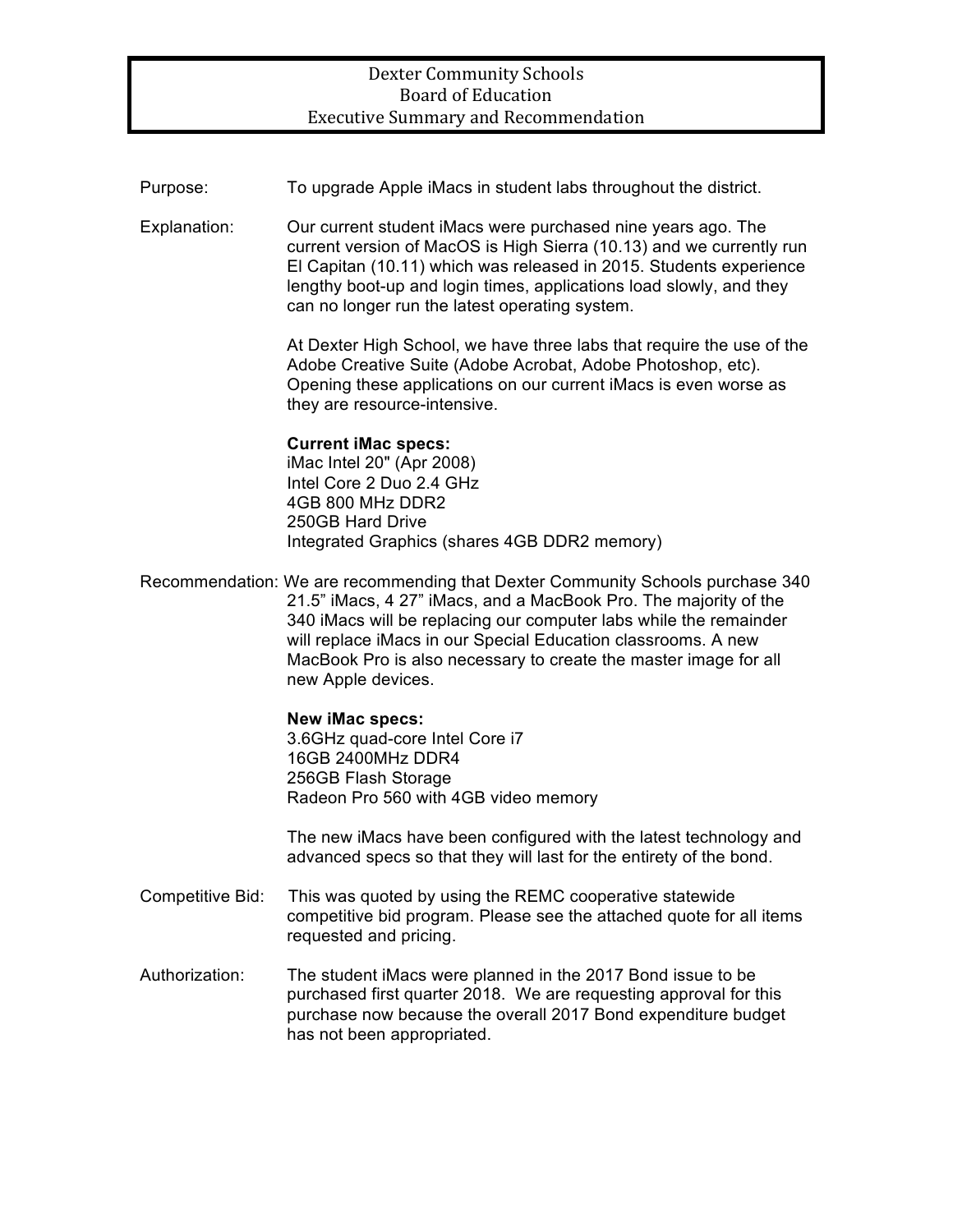# Apple Inc. Education Price Quote

| Customer:                 | Ryan Spencer<br>DEXTER COMMUNITY SCHOOLS<br>Phone: 17344244201<br>email: spencerr@dexterschools.org | Apple Inc: | Jason Lewandowski<br>1 Infinite Loop<br>Cupertino, CA 95014<br>Phone: $++1-248-9782965$<br>email: jlewandowski@apple.com |
|---------------------------|-----------------------------------------------------------------------------------------------------|------------|--------------------------------------------------------------------------------------------------------------------------|
| <b>Apple Quote:</b>       | 2204509309                                                                                          |            |                                                                                                                          |
| <b>Quote Date:</b>        | Monday, January 08, 2018                                                                            |            |                                                                                                                          |
| <b>Ouote Valid Until:</b> | Thursday, February 08, 2018                                                                         |            |                                                                                                                          |

#### **Quote Comments:**

Please reference Apple Quote number on your Purchase Order.

REMC Contract

| # | <b>Product Description</b>                                                                                                                                                                                                                                                                                                                                                                                                 | Qty | <b>Unit</b><br><b>List Price</b> | <b>Discount</b><br>per Unit | Unit<br><b>Discounted</b><br>Price | <b>Extended</b><br><b>Discounted</b><br>Price |
|---|----------------------------------------------------------------------------------------------------------------------------------------------------------------------------------------------------------------------------------------------------------------------------------------------------------------------------------------------------------------------------------------------------------------------------|-----|----------------------------------|-----------------------------|------------------------------------|-----------------------------------------------|
| 1 | 21.5-inch iMac with Retina 4K display<br>Part Number Z0TL<br>Configuration:<br>• 3.6GHz quad-core Intel Core i7, Turbo Boost up to<br>4.2GHz<br>• 16GB 2400MHz DDR4<br>· 256GB Flash Storage<br>• Radeon Pro 560 with 4GB video memory<br>• Wired Apple Mouse (Must be ordered with Wired<br>Keyboard)<br>• Wired Keyboard with numeric keypad (English) /<br>User's Guide (English) (Must be ordered with Wired<br>Mouse) | 340 | \$1,849.00                       | \$92.50                     | \$1,756.50                         | \$597,210.00                                  |
| 2 | 27-inch iMac with Retina 5K display<br>Part Number Z0TR<br><b>Configuration:</b><br>• 4.2GHz Quad-core Intel Core i7, Turbo Boost up to<br>4.5GHz<br>• 16GB 2400MHz DDR4 SDRAM - 2x8GB<br>$-512GB$ SSD<br>• Radeon Pro 580 with 8GB video memory<br>• Apple Magic Trackpad 2<br>• Magic Keyboard with numeric keypad (English) /<br>User's Guide (English)                                                                 | 4   | \$2,719.00                       | \$130.00                    | \$2,589.00                         | \$10,356.00                                   |
| 3 | 15-inch MacBook Pro with Touch Bar - Silver                                                                                                                                                                                                                                                                                                                                                                                | 1   | \$3,139.00                       | \$150.00                    | \$2,989.00                         | \$2,989.00                                    |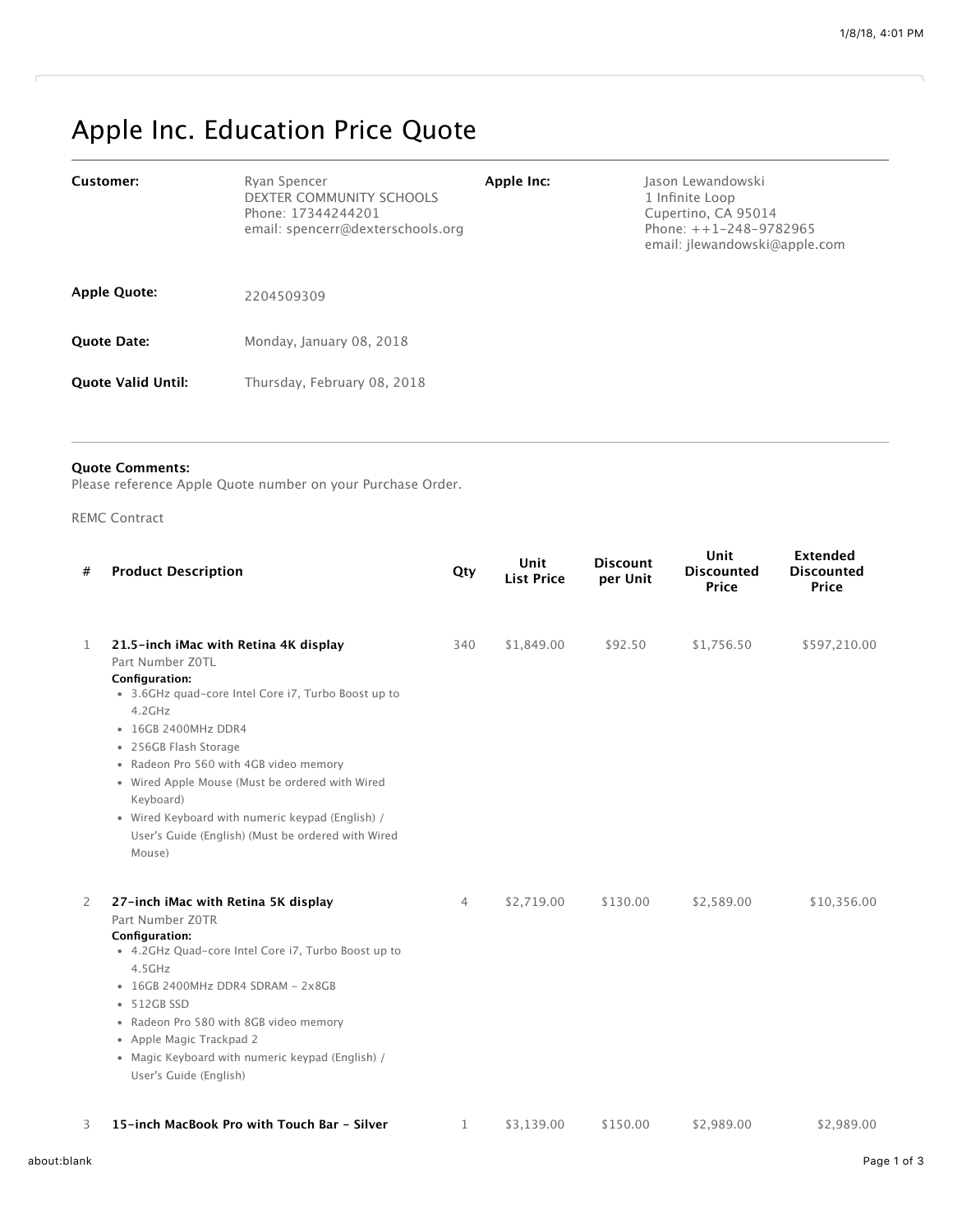#### Part Number Z0UE

#### **Configuration:**

- 3.1GHz Quad-core Intel Core i7, Turbo Boost up to
- 4.1GHz
- Radeon Pro 560 with 4GB GDDR5 memory + Intel HD Graphics 630
- 16GB 2133MHz LPDDR3 SDRAM
- 1TB PCIe-based SSD
- Force Touch Trackpad
- Four Thunderbolt 3 ports
- Touch Bar and Touch ID
- Backlit Keyboard (English) / User's Guide (English)

| <b>Extended EDU List Price Total</b>               | \$642,675.00 |
|----------------------------------------------------|--------------|
| <b>Total Discount</b>                              | \$32,120.00  |
| <b>Extended Discounted Price Subtotal</b>          | \$610,555.00 |
| - Additional Tax                                   | \$0.00       |
| $-$ Estimated Tax                                  | \$0.00       |
| <b>Extended Discounted Total Price*</b>            | \$610,555,00 |
| th most cases Extended discounted Total price does |              |

\*In most cases Extended discounted Total price does not include Sales Tax \*If applicable, eWaste/Recycling Fees are included. Standard shipping is complimentary

Complete your order by one of the following:

- This document has been created for you as Apple Quote ID . Please contact your institution's Authorized Purchaser to submit the above quote online at [https://ecommerce.apple.com.](https://ecommerce.apple.com/) Simply go to the Quote area of your Apple Education Online Store, click on it and convert to an order.
	- $\circ$ If you are the Authorized Purchaser and need to register for access to the Apple Education Online Store, go to [http://myaccess.apple.com.](http://myaccess.apple.com/) For registration assistance, call 1.800.800.2775, option 4, option 1.
- If you are unable to submit your order online, please send a copy of this Quote with your Purchase Order via email to [institutionorders@apple.com.](mailto:institutionorders@apple.com) Be sure to reference the Apple Quote number on the PO to ensure expedited processing of your order.
	- For more information, go to provision C below, for details.

THIS IS A QUOTE FOR THE SALE OF PRODUCTS OR SERVICES. YOUR USE OF THIS QUOTE IS SUBJECT TO THE FOLLOWING PROVISIONS WHICH CAN CHANGE ON SUBSEQUENT QUOTES:

- A. A. ANY ORDER THAT YOU PLACE IN RESPONSE TO THIS QUOTE WILL BE GOVERNED BY (1) ANY CONTRACT IN EFFECT BETWEEN APPLE INC. ("APPLE") AND YOU AT THE TIME YOU PLACE THE ORDER OR (2), IF YOU DO NOT HAVE A CONTRACT IN EFFECT WITH APPLE, CONTACT [contracts@apple.com.](mailto:contracts@apple.com)
- B. B. ALL SALES ARE FINAL. PLEASE REVIEW RETURN POLICY BELOW IF YOU HAVE ANY QUESTIONS. IF YOU USE YOUR INSTITUTION'S PURCHASE ORDER FORM TO PLACE AN ORDER IN RESPONSE TO THIS QUOTE, APPLE REJECTS ANY TERMS SET OUT ON THE PURCHASE ORDER THAT ARE INCONSISTENT WITH OR IN ADDITION TO THE TERMS OF YOUR AGREEMENT WITH APPLE.
- C. C. YOUR ORDER MUST REFER SPECIFICALLY TO THIS QUOTE AND IS SUBJECT TO APPLE'S ACCEPTANCE. ALL FORMAL PURCHASE ORDERS SUBMITTED BY EMAIL MUST SHOW THE INFORMATION BELOW:
	- APPLE INC. AS THE VENDOR
	- BILL-TO NAME AND ADDRESS FOR YOUR APPLE ACCOUNT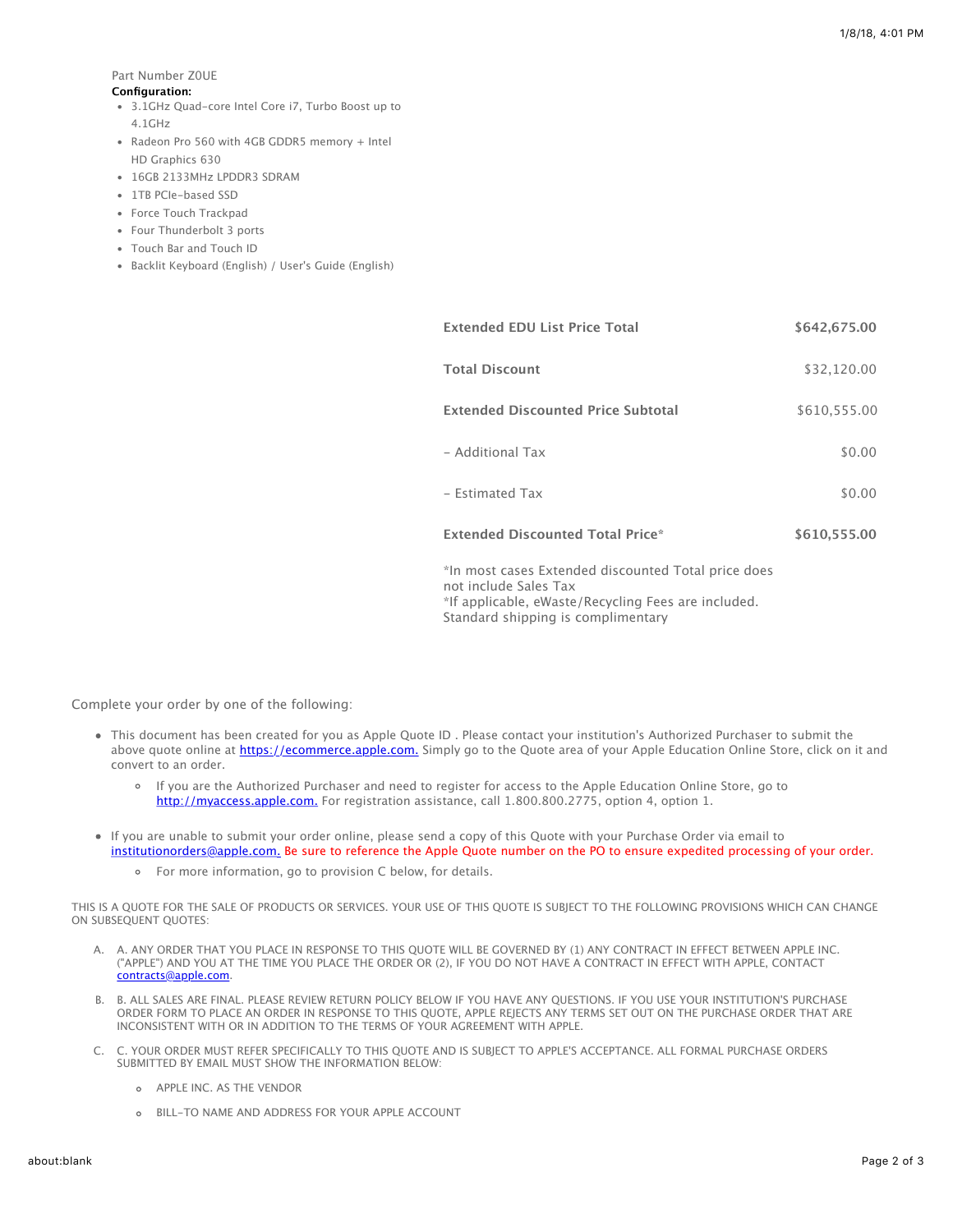- PHYSICAL SHIP-TO NAME AND ADDRESS (NO PO BOXES)
- PURCHASE ORDER NUMBER
- VALID SIGNATURE OF AN AUTHORIZED PURCHASER
- APPLE PART NUMBER AND/OR DESCRIPTION OF PRODUCT AND QUANTITY
- TOTAL DOLLAR AMOUNT AUTHORIZED OR UNIT PRICE AND EXTENDED PRICE ON ALL LINE ITEMS
- CONTACT INFORMATION: NAME, PHONE NUMBER AND EMAIL
- D. UNLESS THIS QUOTE SPECIFIES OTHERWISE, IT REMAINS IN EFFECT UNTIL {QuoteExpirationDate} UNLESS APPLE WITHDRAWS IT BEFORE YOU PLACE AN ORDER, BY SENDING NOTICE OF ITS INTENTION TO WITHDRAW THE QUOTE TO YOUR ADDRESS SET OUT IN THE QUOTE.
	- APPLE MAY MODIFY OR CANCEL ANY PROVISION OF THIS QUOTE, OR CANCEL ANY ORDER YOU PLACE PURSUANT TO THIS QUOTE, IF IT CONTAINS A TYPOGRAPHIC OR OTHER ERROR.
- E. THE AMOUNT OF THE VOLUME PURCHASE PROGRAM (VPP) CREDIT SHOWN ON THIS QUOTE WILL ALWAYS BE AT UNIT LIST PRICE VALUE DURING REDEMPTION ON THE VPP STORE.
- F. UNLESS SPECIFIED ABOVE, APPLE'S STANDARD SHIPPING IS INCLUDED IN THE TOTAL PRICE.

SEA # 1786452 Opportunity ID: 18000000743673 [https://ecommerce.apple.com](https://ecommerce.apple.com/) Fax:

[Terms & Use](http://www.apple.com/legal/) | [Privacy Policy](http://www.apple.com/legal/privacy/) | [Return Policy](https://ecommerce.apple.com/content/b2b/static/en/us/edu-hied/acceptance.html) Copyright © 2016 Apple Inc. All rights reserved.

Document rev 10.6.1 Date of last revision - June 20th, 2016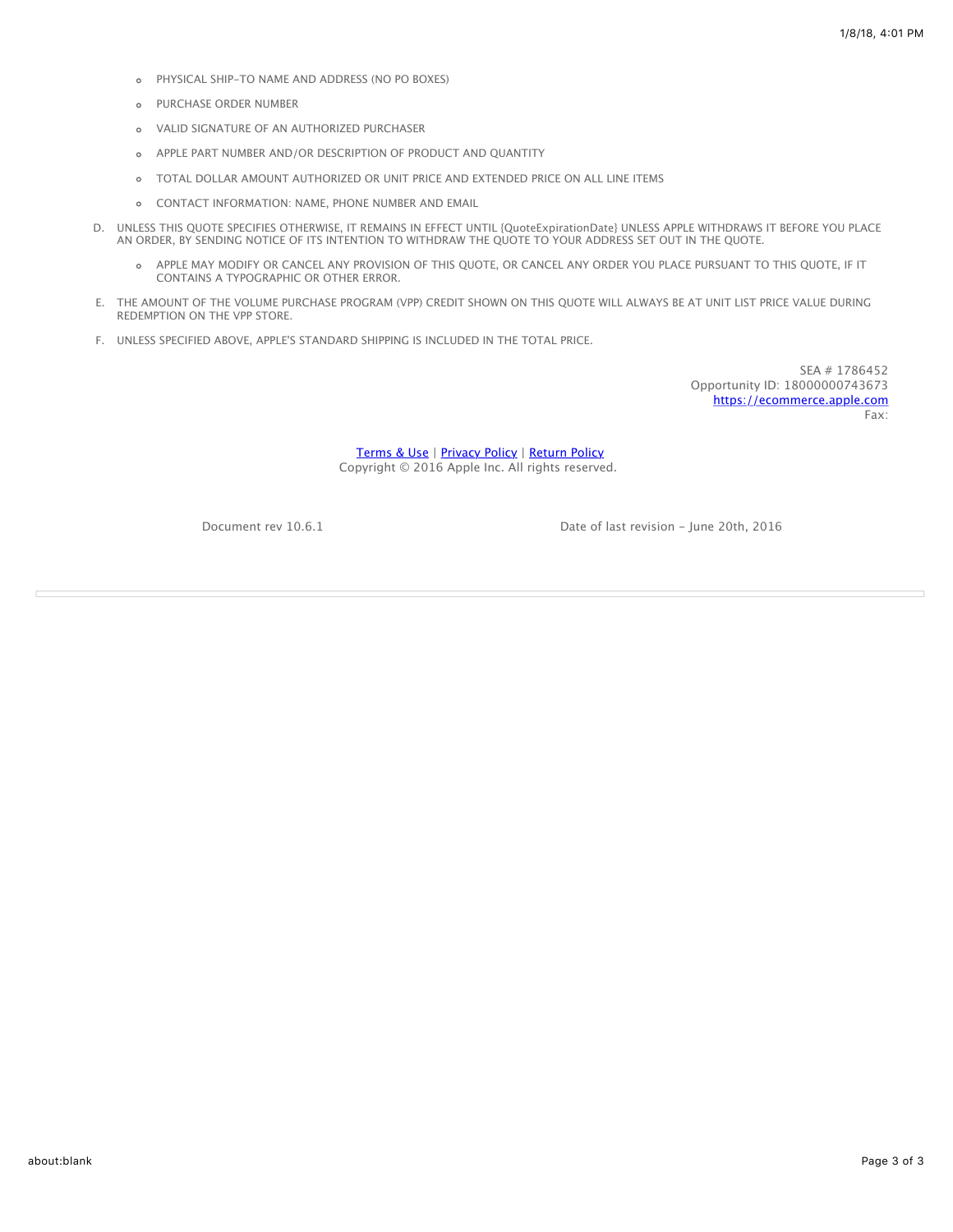# **Schools of Choice** For 2018-2019

**Purpose:** To approve schools of choice slots for 2018-2019. **Explanation:** According to Section 105 and 105c of the Michigan School Code, the Board of Education can open slots for out-of-district students to attend Dexter Community Schools. For several years, the Board offered limited schools of choice slots with many of the applications from current students who are in transition for housing.

> DCS currently has 94 schools of choice students. 33 of the students attended DCS prior to becoming schools of choice students. The breakdown by grade level is as follows:

- Young Five  $= 1$  student
- Kindergarten =  $17$  students\* (see note below)  $\bullet$
- $1<sup>st</sup>$  Grade = 9 students  $\bullet$
- $2<sup>nd</sup>$  Grade = 9 students  $\bullet$
- $\bullet$  $3<sup>rd</sup>$  Grade = 8 students
- $\bullet$  $4<sup>th</sup>$  Grade = 8 students
- $\bullet$  $5<sup>th</sup>$  Grade = 5 students
- $6<sup>th</sup>$  Grade = 5 students  $\bullet$
- $\bullet$  $7<sup>th</sup>$  Grade = 5 students
- $\bullet$  $8<sup>th</sup>$  Grade = 4 students
- $\bullet$  9<sup>th</sup> Grade = 5 students
- $10<sup>th</sup>$  Grade = 8 students
- $11<sup>th</sup>$  Grade = 8 students  $\bullet$
- $12<sup>th</sup>$  Grade = 2 students  $\bullet$

\*Kindergarten - during the choice window last spring, we only accepted 7 choice students for Kindergarten. After adding the 12<sup>th</sup> section of Kindergarten later in the spring, we chose to accept 10 additional applicants because we could spread the students out one per classroom after having already needing to move from 11 to 12 sections.

Historically, many of the applicants move into the district after initial acceptance under schools of choice. While we are currently experiencing enrollment growth throughout the district, limited choice offers an opportunity to serve current families who are either in housing transition, retain existing students, and offer a high-quality education to students without adding additional class sections.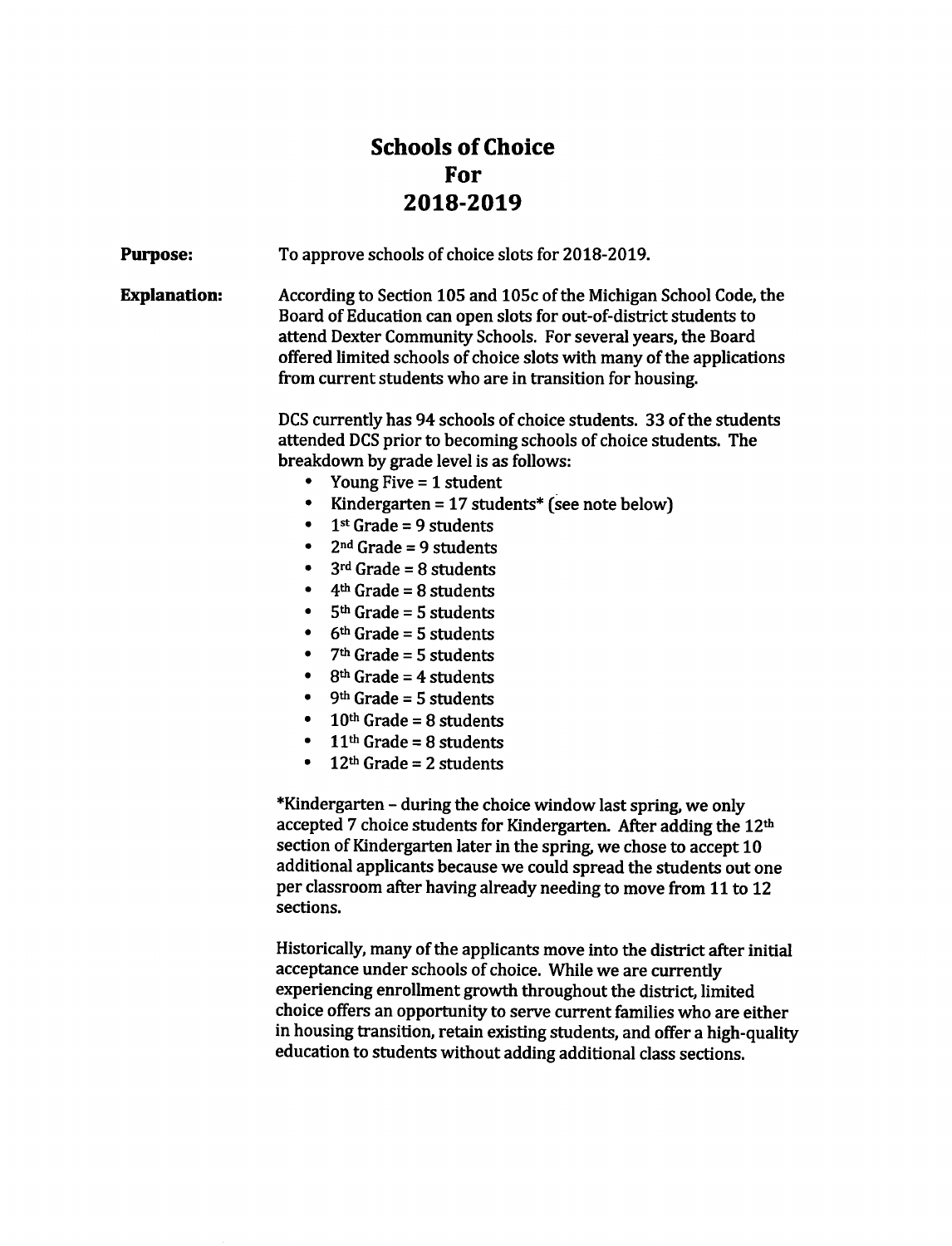The districts we currently have students from are Pinckney (26), Ann Arbor (21), Whitmore Lake (14) with the remainder from Brighton, Chelsea, Grass Lake, Howell, Manchester, Michigan Center, Saline, Stockbridge, Trenton and Ypsilanti.

**Recommendation:** It is the recommendation of the Superintendent that the Dexter Community Schools Board of Education offer 30 slots for DHS IB Programme (10 in 9th grade, 10 in 10th grade, and 10 in 11th grade) plus a minimum of 1 student in each grade level from Young Five/Kindergarten through 8th grade for the 2018-2019 school year.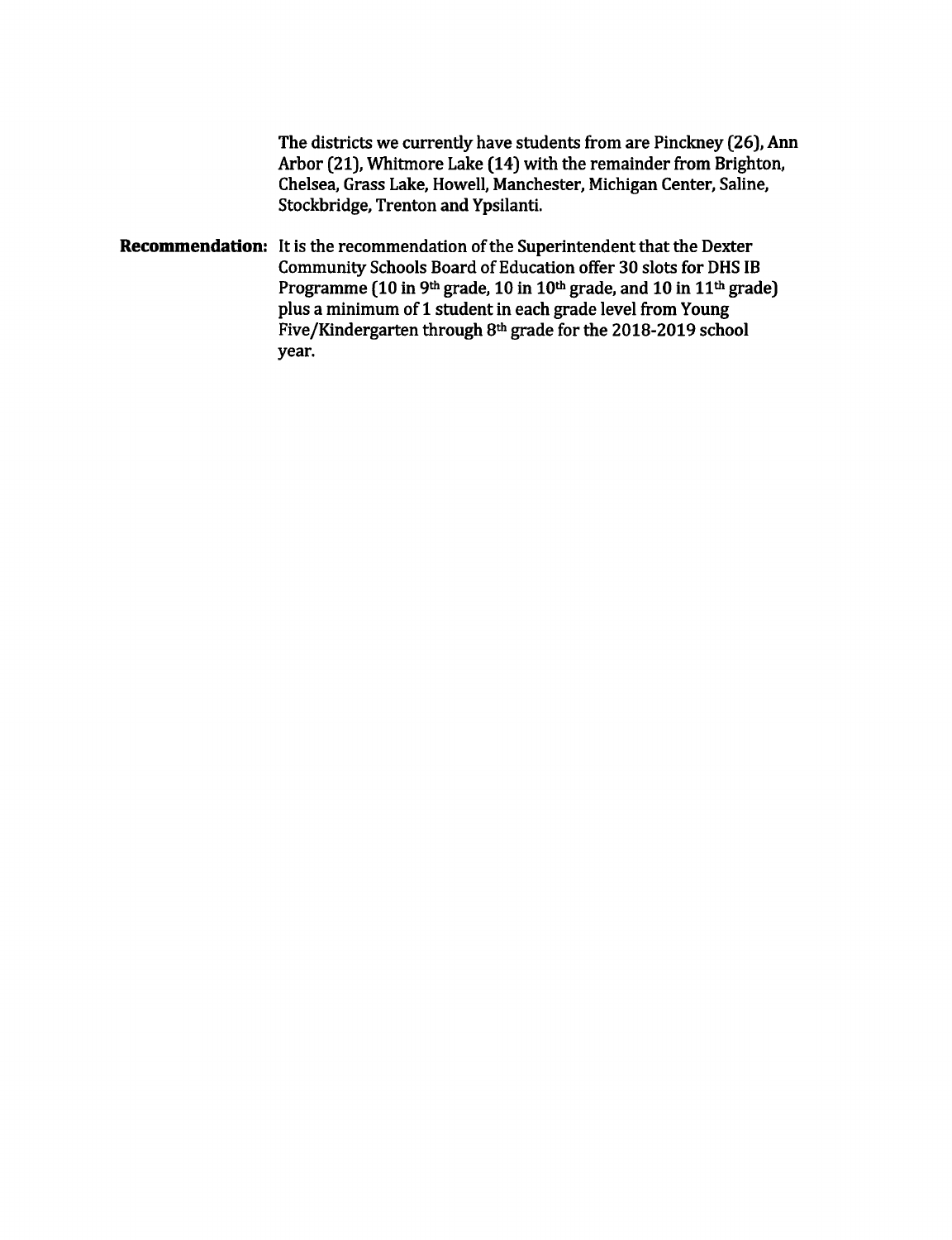

*Upon request to the Superintendent, the District shall make reasonable accommodation for a person with disabilities to be able to participate in meetings.* 

## **All meetings are held at the Creekside Media Center at 7:00 PM unless otherwise noted.**

| $\overline{DAY}$             | <b>DATE</b>                               | <b>HOLIDAYS / NO SCHOOL DAYS</b>                                                                                  |
|------------------------------|-------------------------------------------|-------------------------------------------------------------------------------------------------------------------|
| Monday                       | July 24*                                  | <b>Business Meeting</b>                                                                                           |
| Monday<br>Monday             | August 9*<br>August 21*                   | This meeting was changed.<br>Labor Day = Sept. $4$                                                                |
| Monday<br>Monday             | September 11<br>September 25              | cancelled due to light agenda                                                                                     |
| Monday<br>Monday             | October 9<br>October 30                   | This meeting was changed.                                                                                         |
| Monday                       | November 13                               | Thanksgiving = Nov. 23 & 24                                                                                       |
| Monday<br>Monday<br>Thursday | December 11<br>December 11<br>December 21 | Special Meeting – 7:00am at Copeland<br>Winter Break = Dec. $25$ - Jan. 5<br>Special Meeting - 9:00am at Copeland |
| Monday<br>Monday             | January 8, 2018<br>January 22             | <b>Organizational Meeting</b><br>$MLK = Jan. 15$                                                                  |
| Monday<br>Monday             | February 12<br>February 26                | President's Day = Feb. 19                                                                                         |
| Monday                       | March 19                                  | Spring Break = March $26-30$                                                                                      |
| Monday<br>Monday             | April 9<br>April 23                       |                                                                                                                   |
| Monday<br>Monday             | May 7<br>May 21                           | Memorial Day = May 28                                                                                             |
| Monday<br>Monday             | June 11<br>June 25*                       |                                                                                                                   |

**\*** These meetings will be held in the Copeland Boardroom, 7714 Ann Arbor St.

**Note:** Board of Education workshop(s) may be set during the year and will be posted prior to meetings.